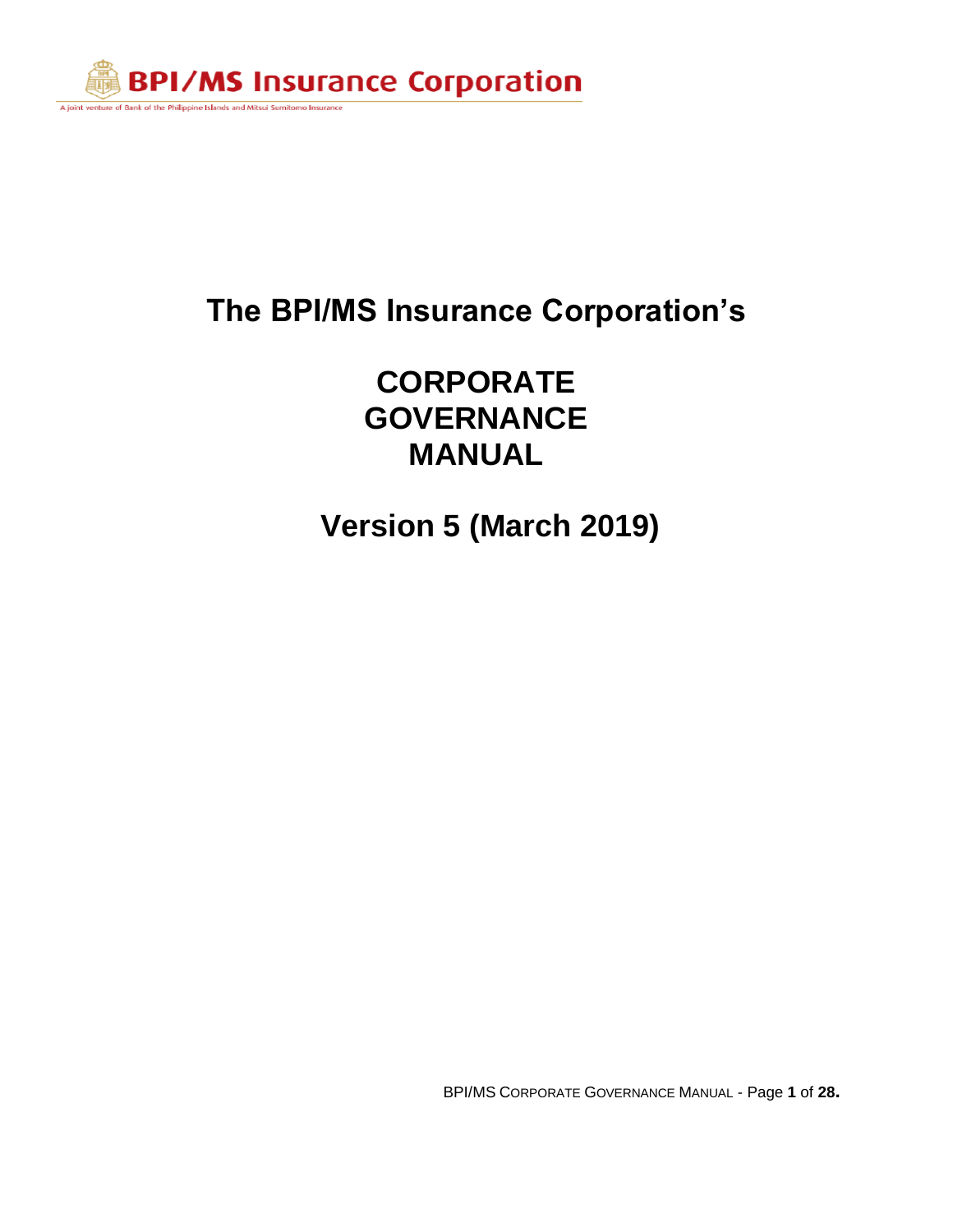A joint venture of Bank of the Philippine Islands and Mitsui Sumitomo Insurance

## **TABLE OF CONTENTS**

| Τ.     | CORPORATE GOVERNANCE PHILOSOPHY                                       | 3                 |
|--------|-----------------------------------------------------------------------|-------------------|
| Ш.     | <b>GOVERNANCE STRUCTURE</b>                                           | 3                 |
| III.   | POLICY ON MULTIPLE BOARD SEATS                                        | 10                |
| IV.    | BOARD MEETINGS AND QUORUM REQUIREMENTS                                | 10                |
| V.     | DUTIES AND RESPONSIBILITIES OF THE BOARD                              | 10                |
| VI.    | DUTIES AND RESPONSIBILITIES OF A DIRECTOR                             | 11                |
| VII.   | <b>TRAINING/ORIENTATION</b>                                           | $12 \overline{ }$ |
| VIII.  | <b>BOARD COMMITTEES</b>                                               | 13                |
| IX.    | <b>RISK MANAGEMENT</b>                                                | 19                |
| Х.     | OPERATING MANAGEMENT                                                  | 20                |
| XI.    | EXECUTIVE OFFICERS OF BPI/MS                                          | 20                |
| XII.   | OTHER SENIOR OFFICERS                                                 | 23                |
| XIII.  | GOVERNANCE POLICY ON CONFLICT OF INTEREST                             | 23                |
| XIV.   | COMMUNICATION AND INFORMATION                                         | 24                |
| XV.    | <b>REPORTS AND DISCLOSURES</b>                                        | 25                |
| XVI.   | STOCKHOLDER'S RIGHT AND PROTECTION OF MINORITY STOCKHOLDERS INTERESTS | 25                |
| XVII.  | DUTY OF DIRECTORS TO PROMOTE STOCKHOLDERS RIGHTS                      | 27                |
| XVIII. | <b>COMPLIANCE SYSTEM</b>                                              | 27                |
| XIX.   | EXTERNAL AUDIT                                                        | 27                |
| XX.    | <b>COMMUNICATION OF THIS MANUAL</b>                                   | 28                |
| XXI.   | PENALTIES FOR NON-COMPLIANCE WITH THE MANUAL                          | 28                |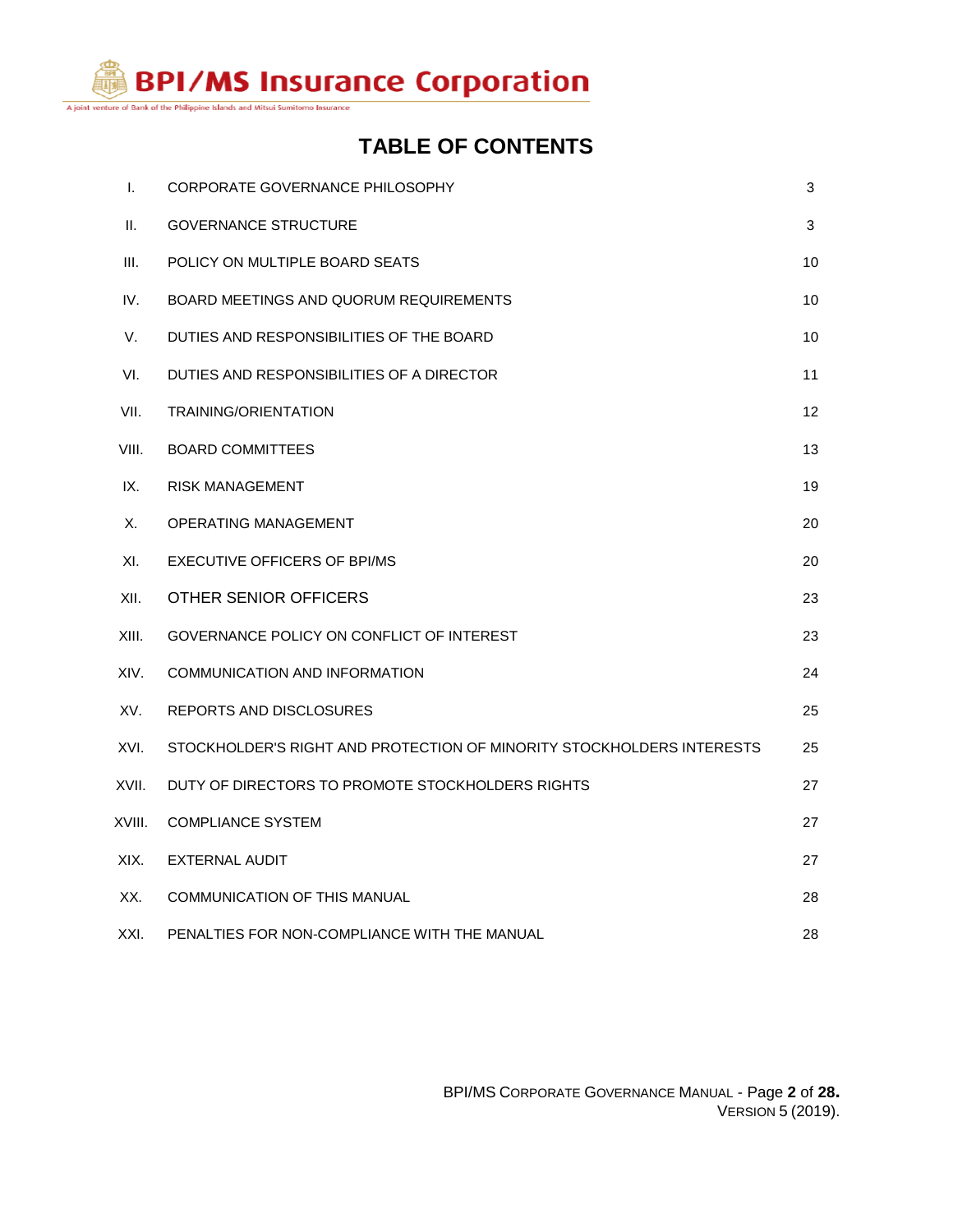A joint venture of Bank of the Philippine Islands and Mitsui Sumitomo Insurance

## **I. CORPORATE GOVERNANCE PHILOSOPHY**

The Board of Directors and Management, employees and shareholders of the BPI/MS Insurance Corporation (BPI/MS) believe that sound and effective corporate governance is the cornerstone of BPI/MS's strength and long term existence. It subscribes to a philosophy of adhering to honesty, integrity, and professionalism in the conduct of its business, exercising prudence in arriving at decisions, enforcing internal discipline and a system of checks and balances in its operating processes, and providing transparency to its various publics regarding basic management policies and practices, major business strategies and decisions, and its operating results.

The Board of Directors and Management hereby commit themselves to the principles and practices contained in this Manual and acknowledge that the same will guide them in pursuing their corporate goals. They shall also undertake every effort necessary to create the necessary awareness of these principles and practices within the organization in order to ensure proper internalization by every member of the organization.

This Manual of Corporate Governance supplements and compliments BPI/MS's Articles of Incorporation and By-Laws by setting forth principles of good and transparent governance.

## **II. GOVERNANCE STRUCTURE**

#### **A. Board of Directors**

The Board of Directors (the Board) bears the primary responsibility for creating and enhancing the long term shareholder value of BPI/MS and ensuring that this objective is achieved in all its business activities. It must ensure BPI/MS's ability to satisfy the needs of its customers, sustain its leadership and competitiveness, and uphold its reputation in order to maintain BPI/MS's long term success and viability as a business entity. Its mandate consists of setting the strategic business directions of BPI/MS, appointing its senior executive officers, confirming its organizational structure, approving all major strategies and policies, overseeing all major risktaking activities, monitoring the financial results, measuring and rewarding the performance of management, and generating a reasonable investment return to shareholders. It shall also provide an independent check on management.

## **B. Composition**

The Board of Directors shall have ten (10) members who shall be elected by the BPI/MS stockholders entitled to vote at the annual meeting, and shall hold office for one (1) year and until their successors are elected and qualified in accordance with the By-Laws of the corporation.

As a corporation supervised by Insurance Commission (IC), BPI/MS shall conform to the legal requirement to have at least two (2) independent directors. The independent directors shall be identified in the annual report.

## **C. Qualification of Directors**

A director of BPI/MS shall have the following qualifications:

1. Ownership of at least one (1) share of the capital stock of BPI/MS;

BPI/MS CORPORATE GOVERNANCE MANUAL - Page **3** of **28.** VERSION 5 (2019).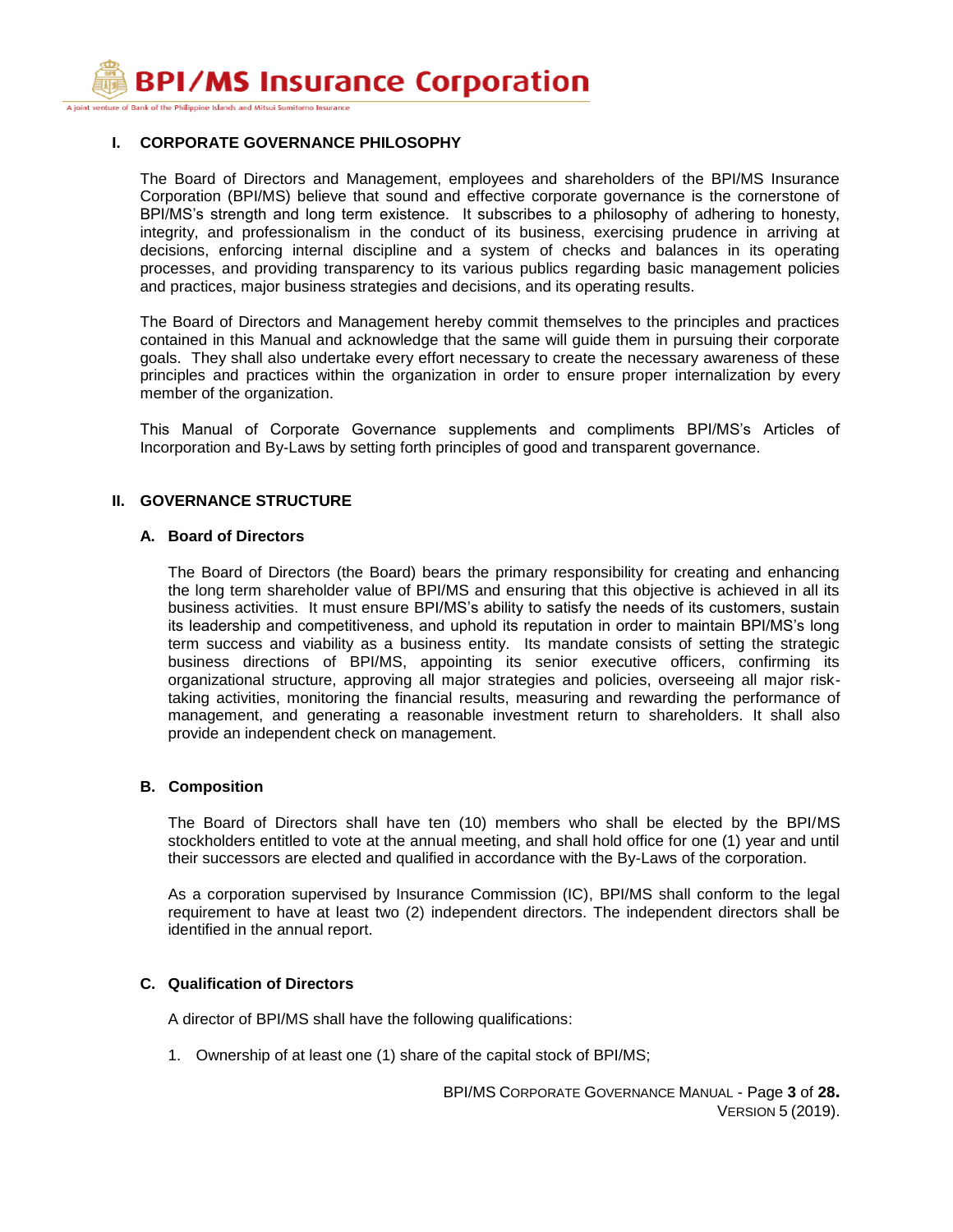

- 2. At least twenty-five (25) years of age;
- 3. Possesses necessary skills, competence and experience in terms of management capabilities preferably in the field of insurance or insurance-related disciplines.
- 4. Possesses integrity, probity and shall be diligent and assiduous in the performance of his functions.
- 5. Adequate physical health and mental stamina to withstand the rigors of his responsibilities;
- 6. No potential conflict of time and attention due to competing officerships directorships, memberships position in other corporations;
- 7. Attendance of an accredited corporate governance seminar, as required by the IC;
- 8. No disqualifications as provided for in the Corporation Code and IC Circulars.

## **D. Disqualification of Directors**

## **1. Permanent Disqualification**

The following shall be deemed unfit and disqualified from serving as a Director:

- a. Persons who have been convicted by final judgment of the court for offenses involving dishonesty or breach of trust such as estafa, embezzlement, extortion, forgery, malversation, swindling and theft;
- b. Persons who have been convicted by final judgment of the court for violation of insurance laws;
- c. Persons with derogatory records with the NBI, court, police, Interpol and insurance authorities of other countries (for foreign directors) involving violation of any law, rule or regulation of the government or any of its instrumentalities adversely affecting the integrity and/or ability to discharge the duties of an insurance director. This disqualification applies until they have cleared themselves of involvement in the alleged irregularity;
- d. Persons who are delinquent in the payment of their obligations as defined hereunder:
	- 1) Delinquency in the payment of obligations means that obligations of a person with the insurance company or its related companies where he/she is a director or officer; or at least two obligations with other insurance companies, under different credit lines or loan contracts;
	- 2) Obligations shall include all borrowings from an insurance company, or its related companies obtained by: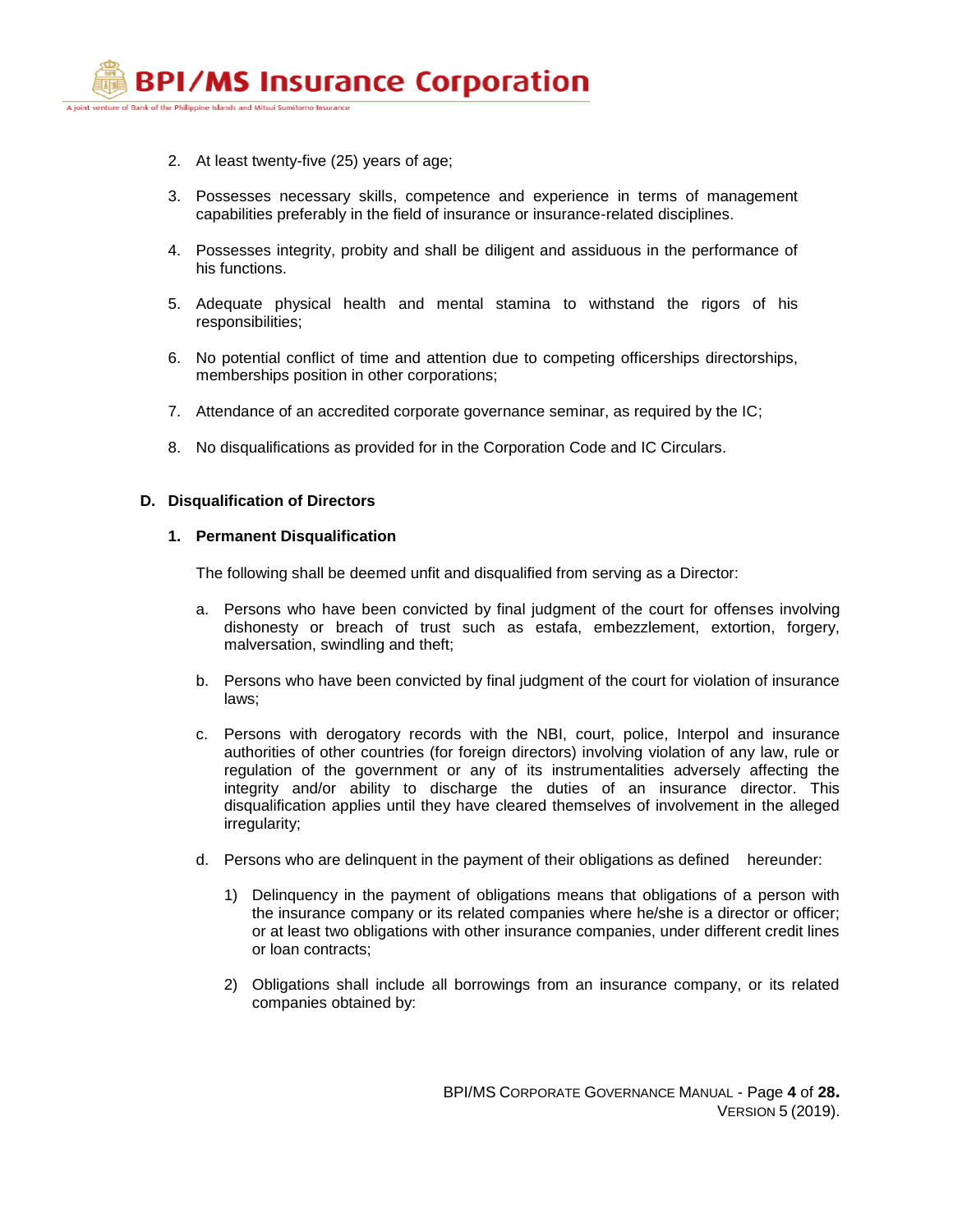A joint venture of Bank of the Philippine Islands and Mitsui Sumitomo Insurance

- a) A director or officer for his own account or as the representative or agent of others or where he/she acts as a guarantor, endorsers, or surety for loans from such institutions;
- b) The spouse or child under the parental authority of the director or officer;
- c) Any person whose borrowings or loan proceeds were credited to the amount of, or used for the benefit of a director or officer;
- d) A partnership of which a director or officer, or his/her spouse is the managing partner or a general partner owning a controlling interest in the partnership; and
- e) A corporation, association or firm wholly-owned or majority of the capital is contributed by any or a group of persons mentioned in the foregoing items 1, 2, and 4:

## **2. Temporary Disqualification**

The following are grounds for temporary disqualification of incumbent directors:

- a. Persons who refuse to fully disclose the extent of their business interests when required pursuant to a provision of law or of a circular, memorandum or rule or regulation of the Insurance Commission. This disqualification shall be in effect as long as the refusal persists;
- b. Directors who have been absent or who have not participated for whatever reasons in more than fifty percent (50%) of all meetings, both regular and special of the Board of Directors during their incumbency, or any twelve (12) month period during said incumbency. This disqualification applies for purposes of the succeeding elections;
- c. Persons convicted for offenses involving dishonesty, breach of contract or violation of insurance laws but whose conviction has not yet become final and executory;
- d. Directors and officers of closed insurance companies and insurance intermediaries pending clearance from the Insurance Commission;
- e. Directors disqualified for failure to observe/discharge their duties and responsibilities prescribed under existing regulations. This disqualification applies until the lapse of the specific period of disqualification by the Insurance Commission;
- f. Directors who failed to attend the special seminar on corporate governance. This disqualification applies until the director concerned had attended such seminar;
- g. Persons dismissed/terminated from employment for cause. This disqualification shall be in effect until they have cleared themselves of involvement in the alleged irregularity;
- h. Those under preventive suspension;
- i. The Board may establish a fixed retirement age policy for directors.

## **E. Independent Directors**

Independent directors shall hold no interests or relationships with BPI/MS that may hinder their independence from BPI/MS or Management which would interfere with the exercise of independent judgement in carrying out the responsibilities of a director. An independent director shall submit to the Corporate Secretary a letter of confirmation stating that he holds no interests affiliated with BPI/MS, management or controlling shareholder at the time of his election or appointment and/or re-election as a director.

- 1. Moreover, for purposes of compliance with the legal requirement on independent directors
	- a. Officers, executives and employees of BPI/MS may be elected as directors but cannot and shall not be characterized as independent directors;

BPI/MS CORPORATE GOVERNANCE MANUAL - Page **5** of **28.** VERSION 5 (2019).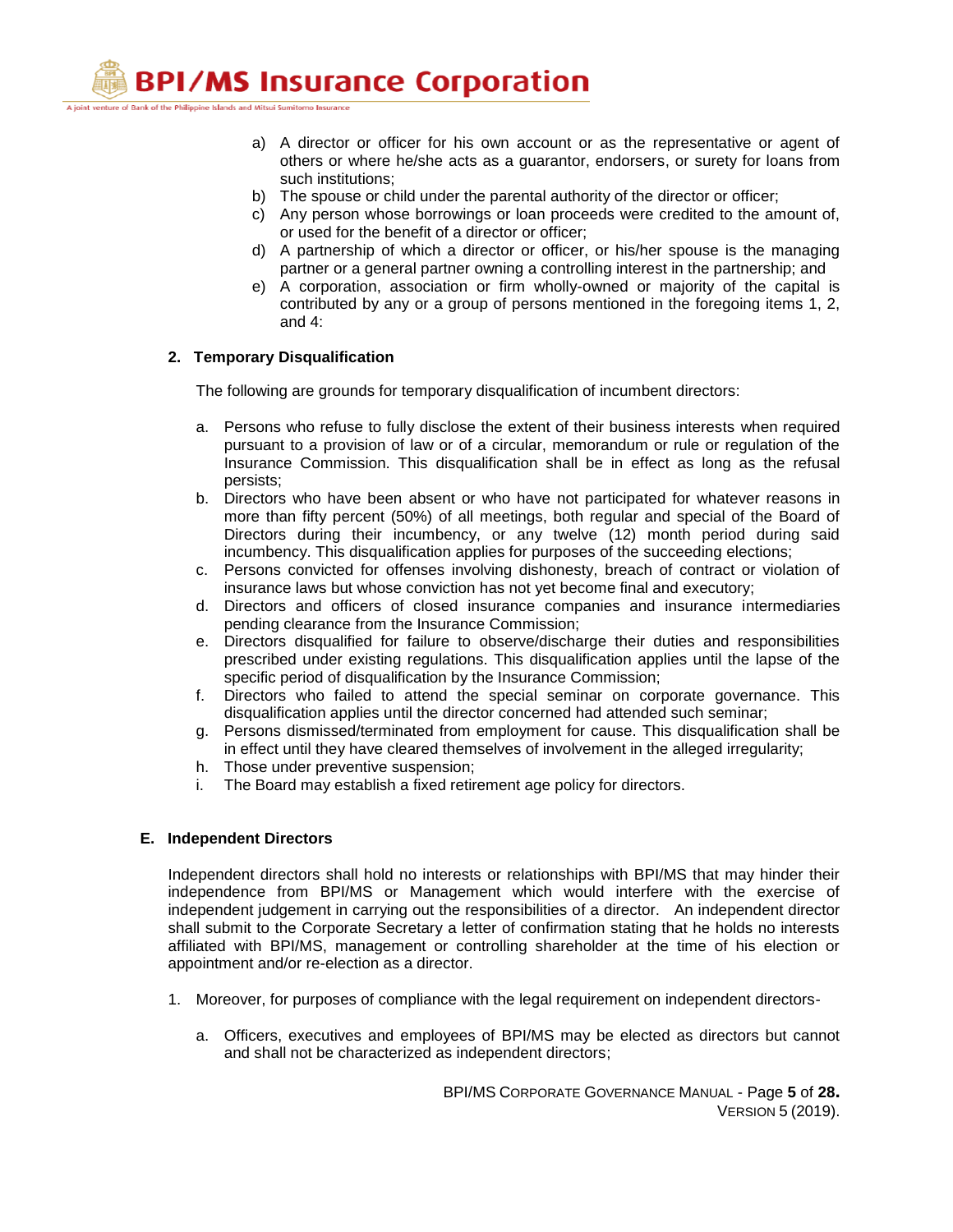- b. If a director elected or appointed as an independent director subsequently becomes an officer or employee of BPI/MS, BPI/MS shall forthwith cease to consider him as an independent director;
- c. If the beneficial security ownership of an independent director in BPI/MS or in its related companies or any of its substantial stockholders shall exceed the two percent (2%) limit, BPI/MS shall forthwith cease to consider him as an independent director. The disqualification shall be lifted if the limit is later complied with.
- d. If the director is related to any director, officer or substantial shareholder of BPI/MS or any of its related companies or any of its substantial shareholders. For this purpose, relatives include spouse, parent, child, brother, sister and the spouse of such child, brother or sister.
- e. If the director is acting as a nominee or representative of any director or substantial shareholder of BPI/MS and/or any of its related companies and/or any of its substantial shareholders pursuant to a Deed of Trust or under any contract or arrangement;
- f. If the director has been employed in any executive capacity by BPI/MS, any of its related companies and/or by any of its substantial shareholders within the last five (5) years;
- g. If the director is retained, either personally or through his firm or any similar entity, as professional adviser by BPI/MS, any of its related companies and/or any of its substantial shareholders, within the last five (5) years; or
- h. If the director engaged and about to engage in any transaction with BPI/MS and/or with any of its related companies and/or any of its substantial shareholders whether by himself and/or with other persons and/or through a firm of which that director is a partner and/or a company of which he is director or substantial shareholder, other than transactions which are conducted at arms length and are immaterial
- i. A regular director who resigns or whose term ends on the day of the election shall only qualify for nomination and election as an Independent Director after a two (2) year "cooling off period".
- j. Persons appointed as Chairman "Emeritus", "Ex-Officio" Directors/ Officers or Members of any Executive/Advisory Board, or otherwise appointed in a capacity to assist the Board in the performance of its duties shall be subject to a one (1) year "cooling-off period" prior to his qualification as an Independent Director.

## 2. **Number of Independent Directors**

BPI/MS shall have at least two (2) independent directors or twenty percent (20%) of the members of the board, whichever is higher.

## 3. **Qualifications and Disqualifications of Independent Director**

- **a. An independent director shall have the following qualifications:**
	- 1) An independent director shall be one who is or was not a regular director, officer or employee of the corporation, its subsidiaries or affiliates or related interests for at least three (3) years immediately preceding his term or incumbency;

BPI/MS CORPORATE GOVERNANCE MANUAL - Page **6** of **28.** VERSION 5 (2019).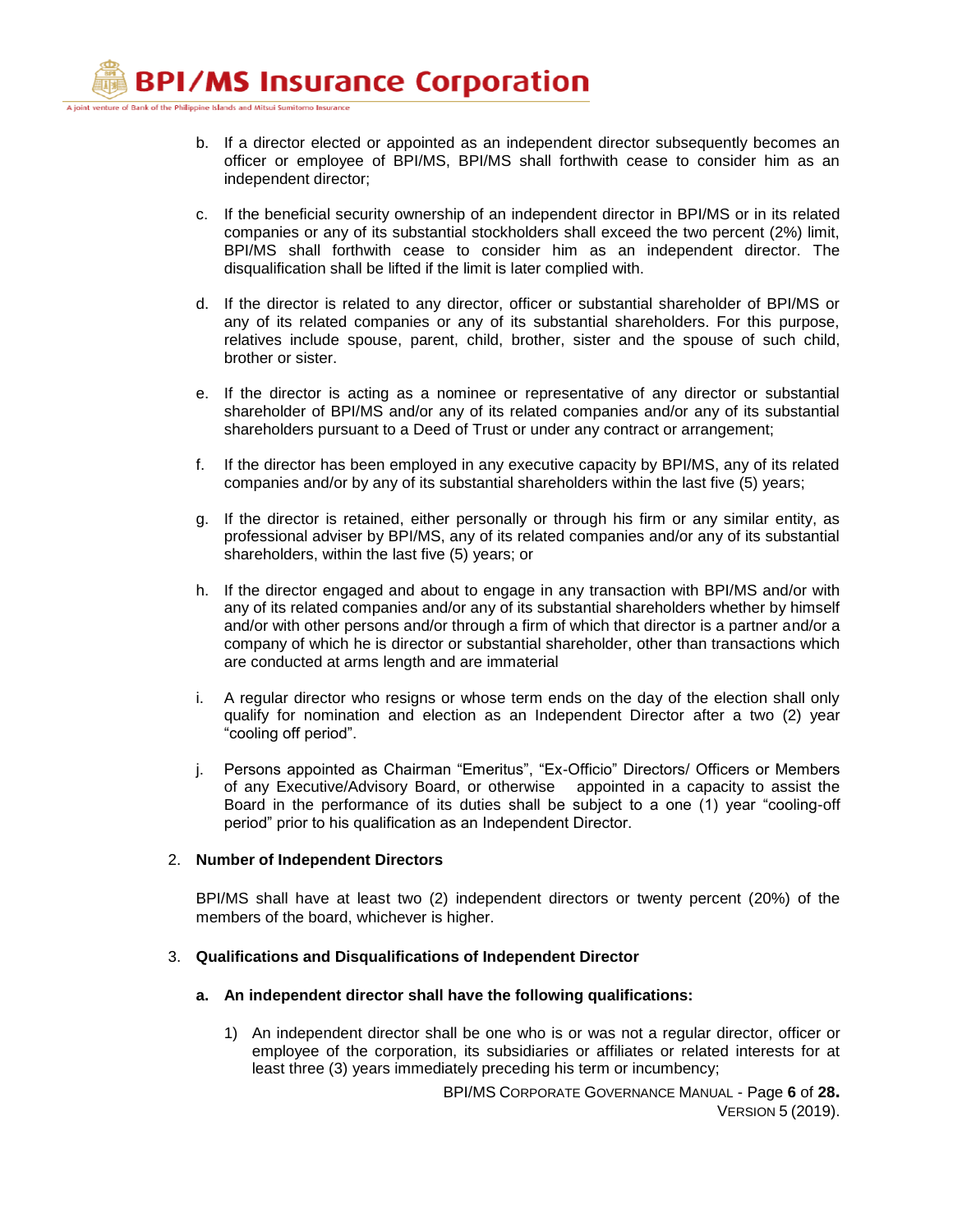A joint venture of Bank of the Philippine Islands and Mitsui Sumitomo Insurance

- 2) *He or she is not or was not a regular director, officer or employee of the corporation's substantial stockholders and their related companies during the past tree (3) years counted from the date of his/her election/appointment;<sup>1</sup>*
- 3) He or she is not related within the fourth degree of consanguinity or affinity, legitimate or common-law of any director, officer or stockholder holding shares of stock sufficient to elect one (1) seat in the board of the company or any of its related companies or of any of its substantial stockholders;
- 4) *He or she is not an owner of more than two percent (2%) of the outstanding shares or a stockholder with shares of stock sufficient to elect one (1) seat in the board of directors of the company, any of its related companies, or any of its majority shareholder; <sup>2</sup>*
- 5) He or she is not acting as nominee or representative of any director or substantial shareholder of the company, any of its related companies, or any of its substantial shareholders; and
- 6) *He or she is not or was not retained as professional adviser, auditor, consultant, agent or counsel of the company, any of its related companies or any of its substantial shareholders, either in his personal capacity or through his/her firm during the past three (3) years counted from the date of his election/appointment.<sup>3</sup>*
- 7) *He or she is not a securities broker-dealer of listed companies and registered issuers of securities. "Securities broker-dealer" refers to any person holding any office of trust and responsibility in a broker-dealer firm, which includes among others, a director, officer, principal stockholder, nominee of the firm to the Exchange, an associated person or salesman, and an authorized clerk of the broker or dealer;<sup>4</sup>*
- 8) He or she is independent of management and free from any business or other relationships with the institution or any of its major stockholders which could materially interfere with the exercise of his judgment, i.e., has not engaged and does not engage in any transaction with the institution, or any of its related companies or any of its substantial shareholders, whether by himself or with other persons or through a firm of which he is a partner director or a shareholder, other than transactions which are conducted at arm's length an could not materially interfere with or influence the exercise of his judgment;
- 9) *He or she was not appointed in the company, its subsidiaries, affiliates or related companies as Chairman "Emeritus", "Ex-Officio", Regular Directors, Officers or Members of any Advisory Board, or otherwise appointed in a capacity to assist the board of directors, in the performance of its duties and responsibilities during the past three (3) years counted from the date of his/her election/appointment.<sup>5</sup>*
- 10) *He or she is not affiliated with any non-profit organization that receives significant funding from the company or any of its related companies or substantial shareholders; and <sup>6</sup>*
- 11) *He or she is not employed as an executive officer of another company where any of the company's executives serve as regular directors.<sup>7</sup>*
- b. No person enumerated under Disqualification for Directors of this Corporate Governance Manual (Disqualifications for Directors) shall qualify as an independent director. He shall likewise be disqualified during his tenure under the following instances or causes:

 $\overline{a}$ 

<sup>1</sup> IC Circular 2018-36, (June 26, 2018) Sec. B. 1.

<sup>2</sup> Ibid, sec. B. 3.

<sup>3</sup> Ibid, sec. B. 6.

<sup>4</sup> Ibid, sec. B. 7.

<sup>5</sup> Ibid, sec. B. 9.

<sup>6</sup> Ibid, sec. B. 10.

<sup>7</sup> Ibid, sec. B. 11.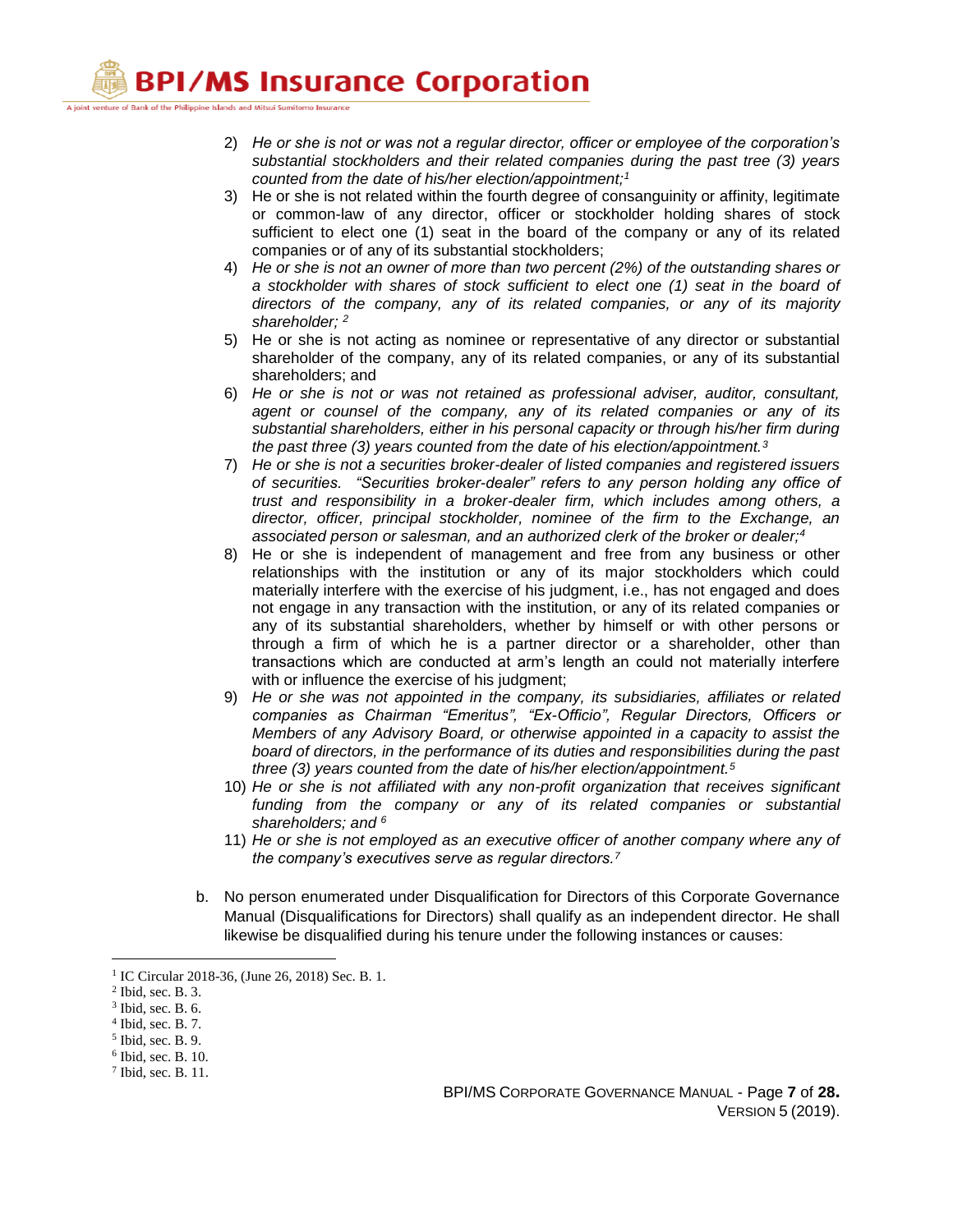A joint venture of Bank of the Philippine Islands and Mitsui Sumitomo Insurance

- 1) He becomes an officer or employee of BPI/MS where he is such member of the board of directors/trustees or becomes any of the persons enumerated under Disqualification for Directors of this Corporate Governance Manual;
- 2) His beneficial security ownership exceeds two percent (2%) of the outstanding capital stock of BPI/MS where he is such a director, and;
- 3) Such other disqualifications which this Manual of Governance provides.

## **c. Term Limits of Independent Director:<sup>8</sup>**

- *1) An Independent Director shall serve for a maximum cumulative term of nine (9) years.*
- *2) An Independent Director who served the maximum period shall be perpetually barred from any re-election in the company but may continue therein as a non-independent director.*
- *3) However, if the company desires to continue the services of an Independent Director who had already served his/her maximum term limit, said Independent Director, as an exception, may still continue to act as such provided that the company submits to the Insurance Commission a formal written justification and must, in addition thereto, acquire the majority of the shareholders' approval during the annual meeting.*

*For current IDs, commencement date shall be counted from January 2, 2015, per Insurance Circular 49-2014.*

## **d. Procedures in the Nomination and Election of Independent Directors**

- 1) The Nomination Committee (the "Committee") shall have at least three (3) members, one of whom is an independent director. It shall promulgate the guidelines or criteria to govern the conduct of the nomination. The same shall be properly disclosed in the BPI/MS's information or proxy statement or such other reports required to be submitted to the Securities and Exchange Commission (SEC).
- 2) Nominations of independent director/s shall be conducted by the Committee prior to a stockholders' meeting. All recommendations shall be signed by the nominating stockholders together with the acceptance and conformity by the would-be nominees.
- 3) The Committee shall pre-screen the qualifications and prepare a final list of all candidates and put in place screening policies and parameters to enable it to effectively review the qualifications of the nominees for independent director/s.
- 4) After the nomination, the Committee shall prepare a Final List of Candidates which shall contain all the information about all the nominees for independent directors, to be made available to the SEC and to all stockholders through the filing and distribution of the Information Statement, or in such other reports the company is required to submit to SEC. The name of the person or group of persons who

 $\overline{a}$ 

<sup>8</sup> 8 IC Circular 2018-36, (June 26, 2018), item D.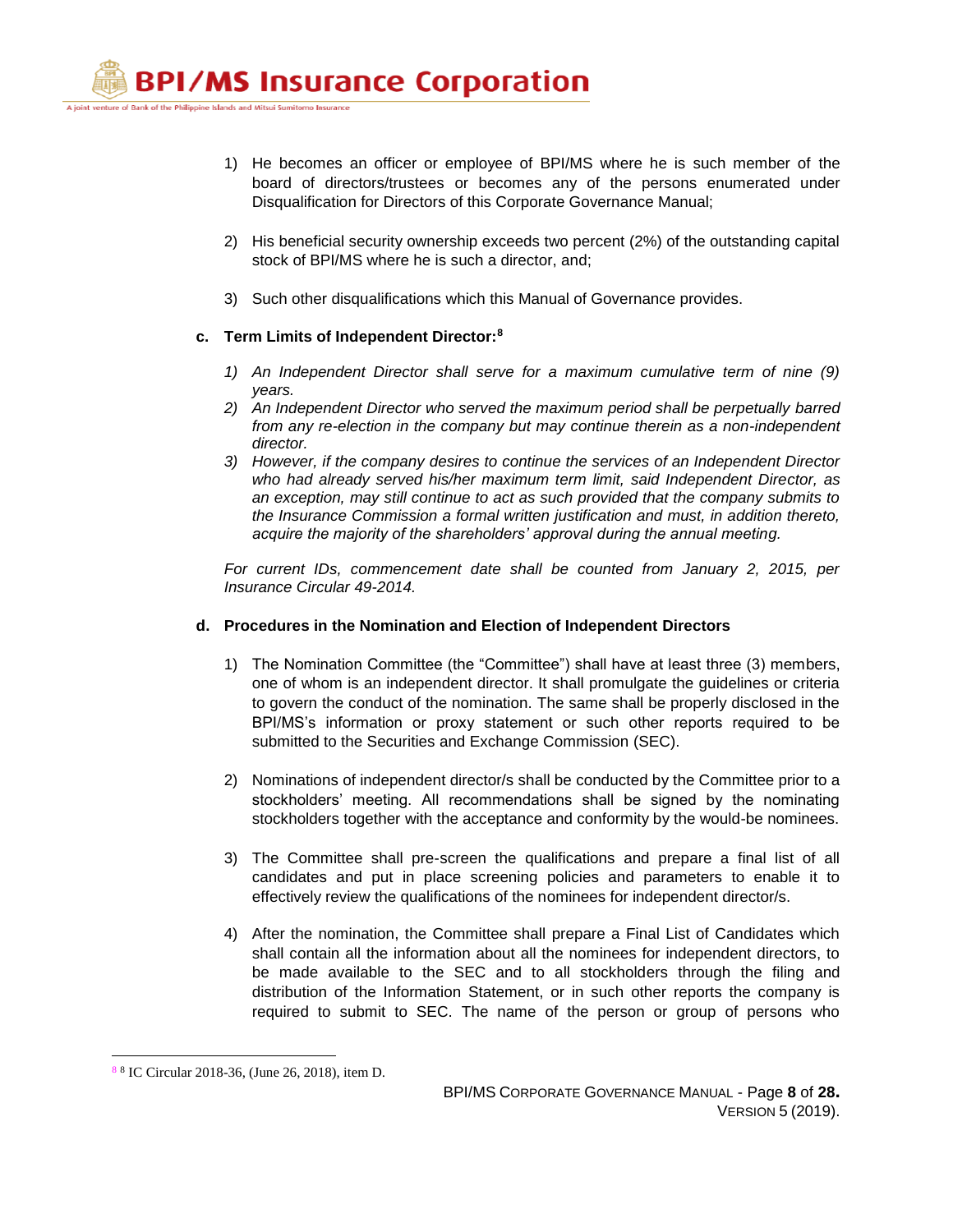> recommended the nomination of the Independent Director shall be identified in such report including any relationship with the nominee.

- 5) Only nominees whose names appear on the Final List of Candidates shall be eligible for election as Independent Director/s. No other nominations shall be entertained after the Final List of Candidates shall have been prepared. No further nominations shall be entertained or allowed on the floor during the actual annual stockholders'/memberships' meeting.
- 6) Election of Independent Director/s
	- a. Except as those required under the SEC Rule and subject to pertinent laws, rules and regulations of the SEC, the conduct of the election of independent director/s shall be made in accordance with the standard election procedures of BPI/MS's By -Laws.
	- b. It shall be the responsibility of the Chairman of the Meeting to inform all stockholders in attendance of the mandatory requirement of electing independent director/s. He shall ensure that independent directors are elected during the stockholders' meeting.
	- c. Specific slot/s for independent directors shall not be filled-up by unqualified nominees.
	- d. In case of failure of election for independent director/s, the Chairman of the Meeting shall call a separate election during the same meeting to fill up the vacancy.
- 7) Termination/Cessation of Independent Directorship

In case of resignation, disqualification or cessation of independent directorship and only after notice has been made with the SEC within five (5) days from such resignation, disqualification or cessation, the vacancy shall be filled by the vote of at least a majority of the remaining directors if still constituting a quorum, upon the nomination of the Committee otherwise, said vacancies shall be filled by the stockholder in a regular or special meeting called for that purpose. An independent director so elected to fill a vacancy shall serve only for the unexpired term of his predecessor in office.

BPI/MS shall, as appropriate, provide independent directors with technical support staff to assist them in performing their duties for such committees. Independent directors may, when necessary, also request and receive support from executives, employees or outside professionals such as auditors, advisers and counsel to perform such duties. BPI/MS shall cover the reasonable expenses of providing such support.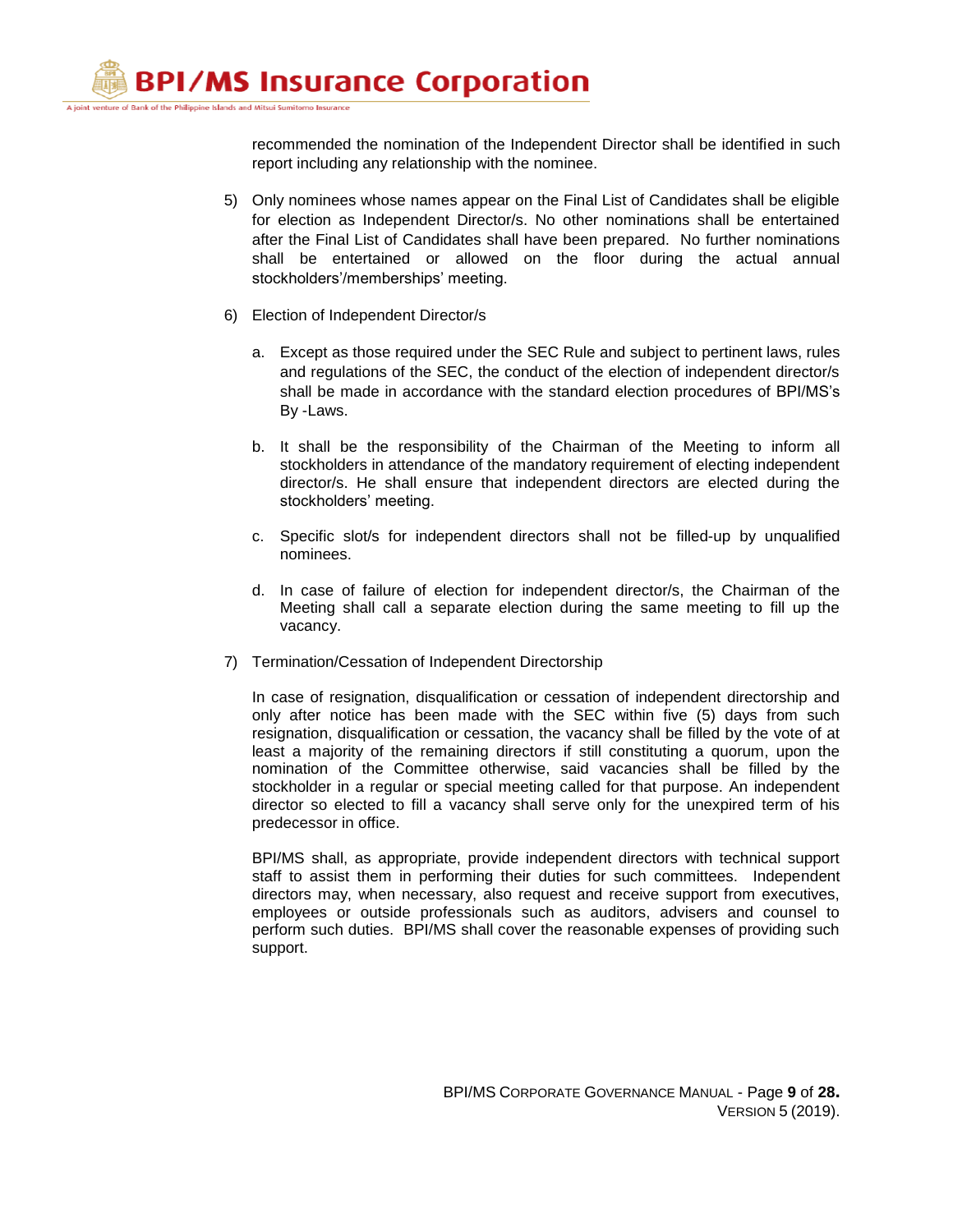A joint venture of Bank of the Philippine Islands and Mitsui Sumitomo Insurance

## **III.****POLICY ON MULTIPLE BOARD SEATS**

- A. A director shall exercise due discretion in accepting and holding directorships outside of BPI/MS. A director may hold any number of directorships outside of BPI/MS provided that, in the director's opinion, these other positions do not detract from the director's capacity to diligently perform his duties as a director of BPI/MS;
- B. Any limitations in the number of directorship outside of BPI/MS shall not include directorships in BPI/MS's subsidiaries, affiliates, parent company, and affiliates and subsidiaries of the parent company;
- C. The CEO and other executive directors shall submit themselves to a low indicative limit (four or lower) on membership in other corporate boards. The same low limit also applies to independent non-executive directors who serve as full-time executives in other corporations. There can be a higher indicative limit (five or lower) for other directors who hold non-executive position in any corporation. In any case, the capacity of directors to serve with diligence shall not be compromised.

## **IV. BOARD MEETINGS AND QUORUM REQUIREMENTS**

- A. Members of the Board should attend regular and special meetings of the Board in person or via teleconference or video conference or by any other technological means allowed by law;
- B. The Board shall schedule its regular meetings on a quarterly basis.
- C. In every meeting of the Board of Directors, the Board shall endeavor to attain at least 51% quorum requirement, to ensure maximum engagement and participation in the discussions.
- D. An independent director shall, as far as possible, be in attendance. However, the absence of an independent director may not affect the quorum requirements if he is duly notified of the meeting but notwithstanding such notice fails to attend.

## **V. DUTIES AND RESPONSIBILITIES OF THE BOARD**

The Board's specific duties and responsibilities shall include the following:

- A. Install a selection process to ensure the appointment of competent directors and officers;
- B. Define BPI/MS's principal mission, vision, and strategic objectives, and properly communicate these to the entire organization;
- C. Delegate specific approving authorities to operating management in pursuit of the strategic objectives of BPI/MS to ensure that operating management achieves these objectives.
- D. Nurture a corporate value system that is anchored on sound business ethical principles and strengthen BPI/MS's own basic core values of excellence, integrity, customer service, loyalty to the institution, teamwork, and concern for people;
- E. Provide appropriate policies on risk management, approve and review the management and control systems & processes adopted by operating management to identify, measure, monitor

BPI/MS CORPORATE GOVERNANCE MANUAL - Page **10** of **28.** VERSION 5 (2019).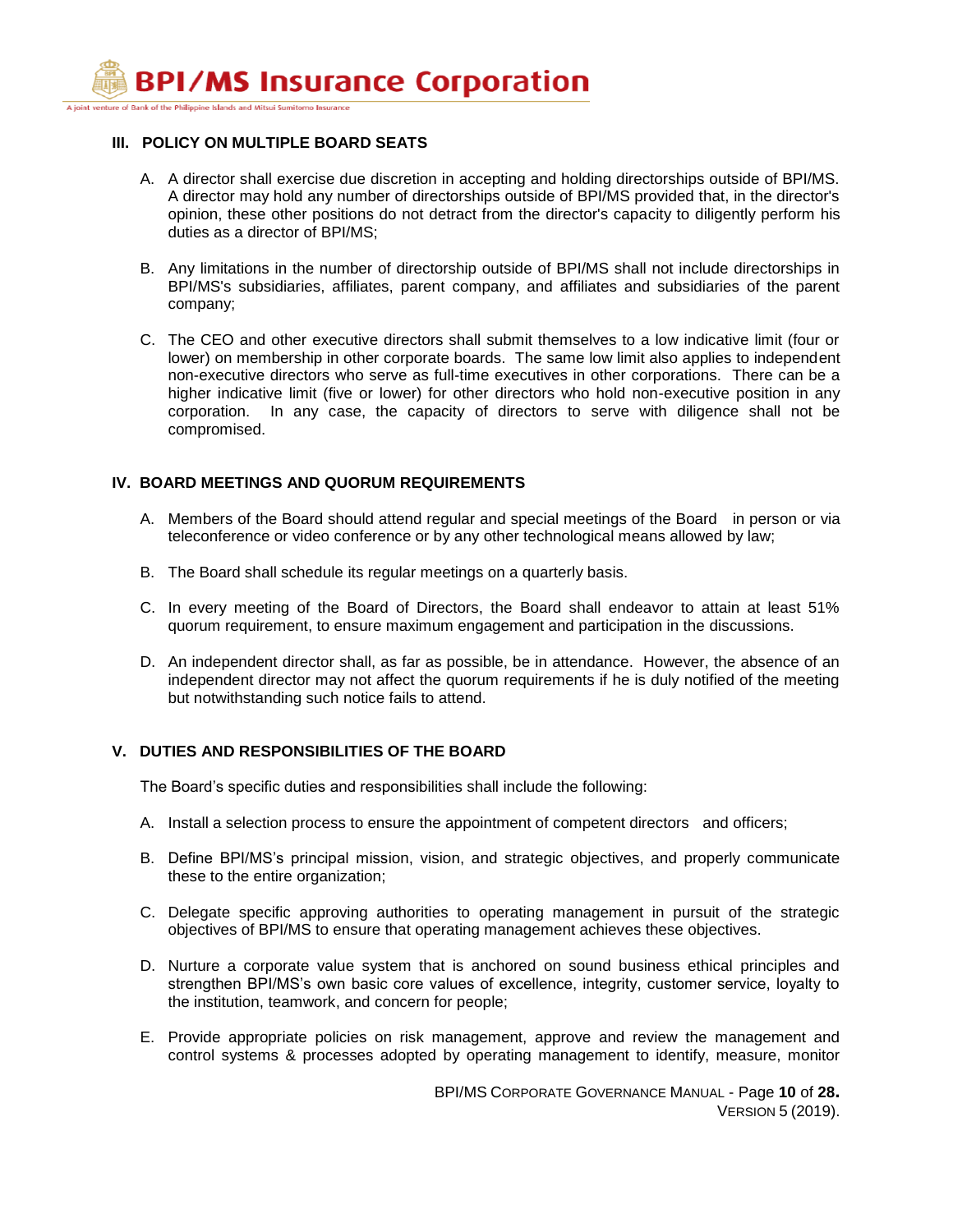> and control those major risks impacting the business. Risk areas must encompass credit, market and liquidity risk, operating system risk, legal & regulatory risk, fiduciary / reputational risk;

- F. Monitor and assess the performance of management through a comprehensive and reliable financial reporting system;
- G. Ensure that BPI/MS contributes positively to the economy and the national well-being;
- H. Ensure that all activities of BPI/MS are in compliance with all pertinent laws and regulations and are within the bounds indicated in its Articles of Incorporation and By-Laws;
- I. Formulate and implement policies and procedures that would ensure the integrity and transparency of related party transactions between and among the Corporation and its parent company, joint ventures, subsidiaries, associates, affiliates, major stockholders, officers and directors, including their spouses, children and dependent siblings and parents, and that of interlocking director relationships by members of the Board;
- J. Establish and maintain an alternative dispute resolution system in the Corporation that can amicably settle conflicts or differences between the Corporation and its stockholders, and the Corporation and third parties;
- K. Identify the BPI/MS's major stakeholder groups (e.g. shareholders, customers, employees, creditors, regulators) and adhere to a philosophy of transparency with respect to disclosing and communicating all material information relevant to these stakeholders;
- L. Discharge Board functions diligently by meeting regularly, defining a clear agenda for each meeting and minuting each meeting properly. Encourage independent views and discussions during Board meetings to ensure balanced deliberations and decisions. Ensure that all acts of the Board are within the powers prescribed in the Articles of Incorporation and By-Laws, relevant laws and regulations;
- M. Conduct itself with utmost honesty, competence, independence and professionalism;
- N. Evaluate the performance & effectiveness of the Board and its various committees, the CEO & operating management, through a formal evaluation process.
- O. To approve budget plans and monitor expenditures.

## **VI. DUTIES AND RESPONSIBILITIES OF A DIRECTOR**

- A. A BPI/MS director shall have the following duties and responsibilities:
	- 1. Accept the responsibility for creating and enhancing shareholder value and ensuring the long term success and viability of BPI/MS;
	- 2. Devote time and attention necessary to properly discharge his duties and responsibilities as Director;
	- 3. Exercise sound and independent judgment at all times and ensure that personal interest does not bias any Board decision;

BPI/MS CORPORATE GOVERNANCE MANUAL - Page **11** of **28.** VERSION 5 (2019).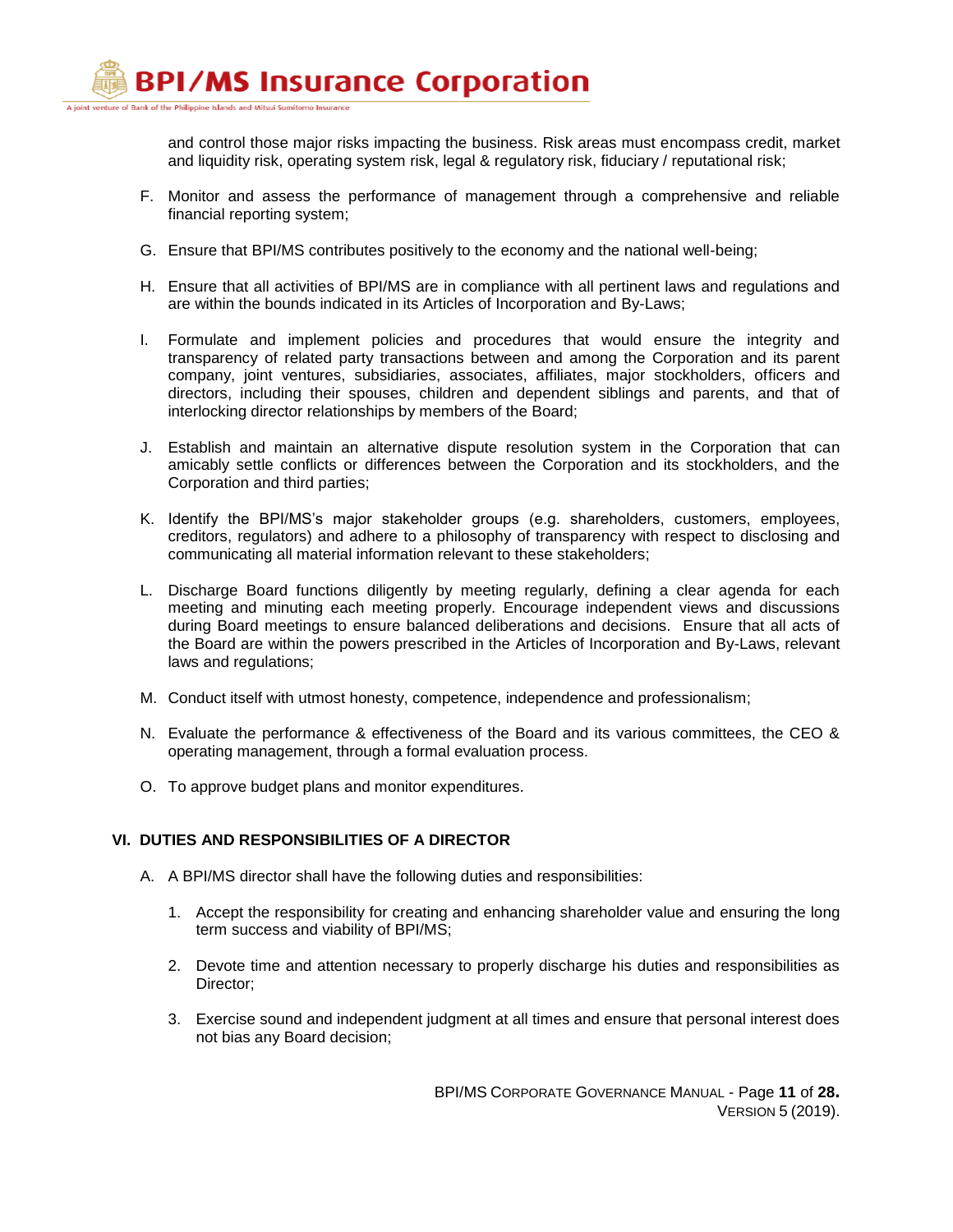A joint venture of Bank of the Philippine Islands and Mitsui Sumitomo Insurance

- 4. Understand and internalize the core values of BPI/MS;
- 5. Maintain a good working understanding of the various businesses of BPI/MS, the risks attendant to those businesses, and the risk measurement and control systems appropriate for such businesses, understand the competitive forces affecting BPI/MS and the key strategic performance factors necessary to attain leadership;
- 6. Maintain a good working knowledge of the statutory and regulatory requirements affecting BPI/MS, the requirements of the Insurance Commission (IC), Securities and Exchange Commission (SEC), the contents of its Articles of Incorporation and By-laws;
- 7. Conduct fair business transactions with BPI/MS and ensure that personal interest do not conflict with BPI/MS's interests; desist from any transaction where there is such a conflict of interest and any transaction that exploits insider information to generate personal gain;
- 8. Act with full transparency, fairness, independence, and sound judgment;
- 9. Observe confidentiality over all sensitive matters taken up by the Board.

## B. **Liability of Directors**

Directors who willfully and knowingly vote or consent to patently unlawful acts of BPI/MS or who are guilty of gross negligence or bad faith in directing the affairs of BPI/MS or acquire any personal or pecuniary interest in conflict with their duty as such directors, shall be liable jointly and severally for all damages resulting therefrom suffered by BPI/MS, its stockholders and other persons.

## C. **Compensation of Directors**

The Board of Directors shall determine a level of remuneration and/or benefits for Directors that shall be sufficient to attract and retain directors and compensate them for attendance at meetings of the Board and Board Committees, and performance of numerous responsibilities and undertaking certain risks as a Board member. The compensation which may be in various forms shall be fixed by way of a resolution of the Board of Directors. The Board of Directors may provide that only non-executive directors shall be entitled to such compensation.

## **VII. TRAINING/ORIENTATION**

- A. The Board undertakes to require a newly elected member of the Board to attend, within a reasonable period after his election to the Board, a seminar on corporate governance conducted by a duly recognized private or government institution.
- B. The newly elected members of the Board should familiarize themselves with the BPI/MS's operations, senior management and business environment. They should also be inducted in terms of their fiduciary duties and responsibilities as well as in respect of the Board's expectations.
- C. Appropriate training opportunities for both existing and potential directors may, from time to time, be identified and undertaken.

BPI/MS CORPORATE GOVERNANCE MANUAL - Page **12** of **28.** VERSION 5 (2019).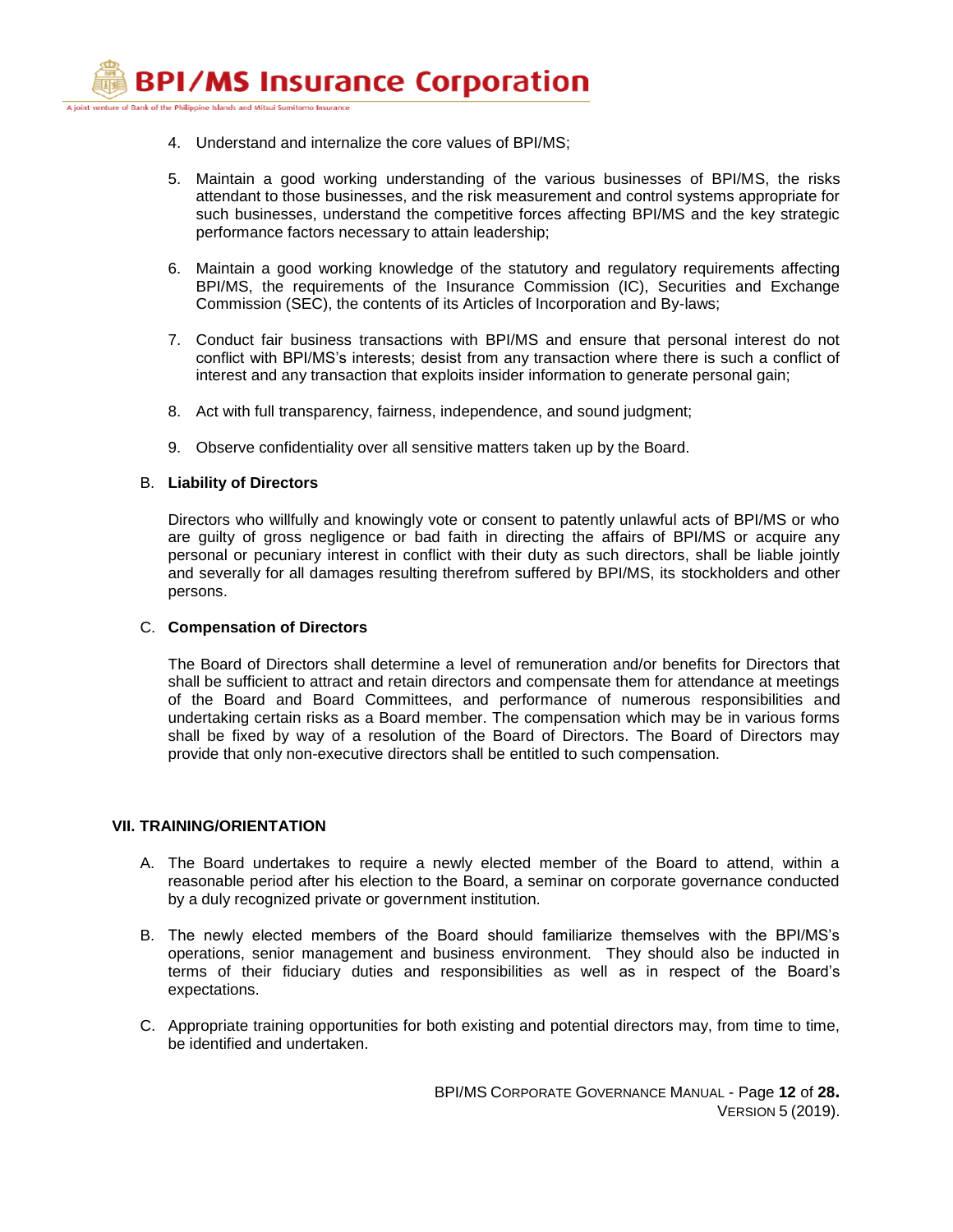

## **VIII. BOARD COMMITTEES**

The Board may carry out its various responsibilities through its Executive Committee and delegate specific responsibilities to other sub-committees for specialized areas of focus within the limits allowed by law.

## **A. Executive Committee**

The Board shall appoint from its members an Executive Committee which shall in the interim between meetings of the Board of Directors, possess and exercise all the powers of the Board in the management and direction of the affairs of BPI/MS subject to the provisions of the BPI/MS By-Laws and the limitations prescribed by law. The Executive Committee shall be composed of four (4) members of the Board of Directors, which, subject to the approval and confirmation by the Board of Directors, shall make the necessary proposals for the following:

- 1. Corporate Secretary;
- 2. Financial and Operating Budgets;
- 3. Equity;
- 4. Operations;
- 5. Matters for information of the Board of Directors; and
- 6. Manpower;
- 7. Other Committees it may deem appropriate.

Each of BPI and MITSUI shall nominate two (2) members to the Executive Committee.

#### **B. Nominations Committee**

The Nomination Committee shall be composed of at least three (3) members of the Board one of whom shall be an independent director. The committee shall have the following functions:

- 1. Install and maintain a process to ensure that all directors to be nominated for election at the next Annual General Stockholders Meeting have the qualifications and none of the disqualification stated above;
- 2. Encourage the selection of a mix of competent directors, each of whom can add value and create independent judgement as to the formulation of sound corporate strategies and policies;
- 3. Review and evaluate the qualifications of all persons nominated to positions in the Corporation which require appointment by the Board.

## **C. Personnel Compensation Committee**

The Personnel Compensation Committee (PerCom) shall be composed of three (3) members of the Board who are not officers of BPI/MS and one (1) of whom shall be an independent director. The Board of Directors shall elect the committee chairman and fill vacancies in the committee. PerCom shall direct and ensure the development and implementation of long term Human Resources (HR) Strategy/Plan based on the Board's vision of the organization. Such a strategy should embody: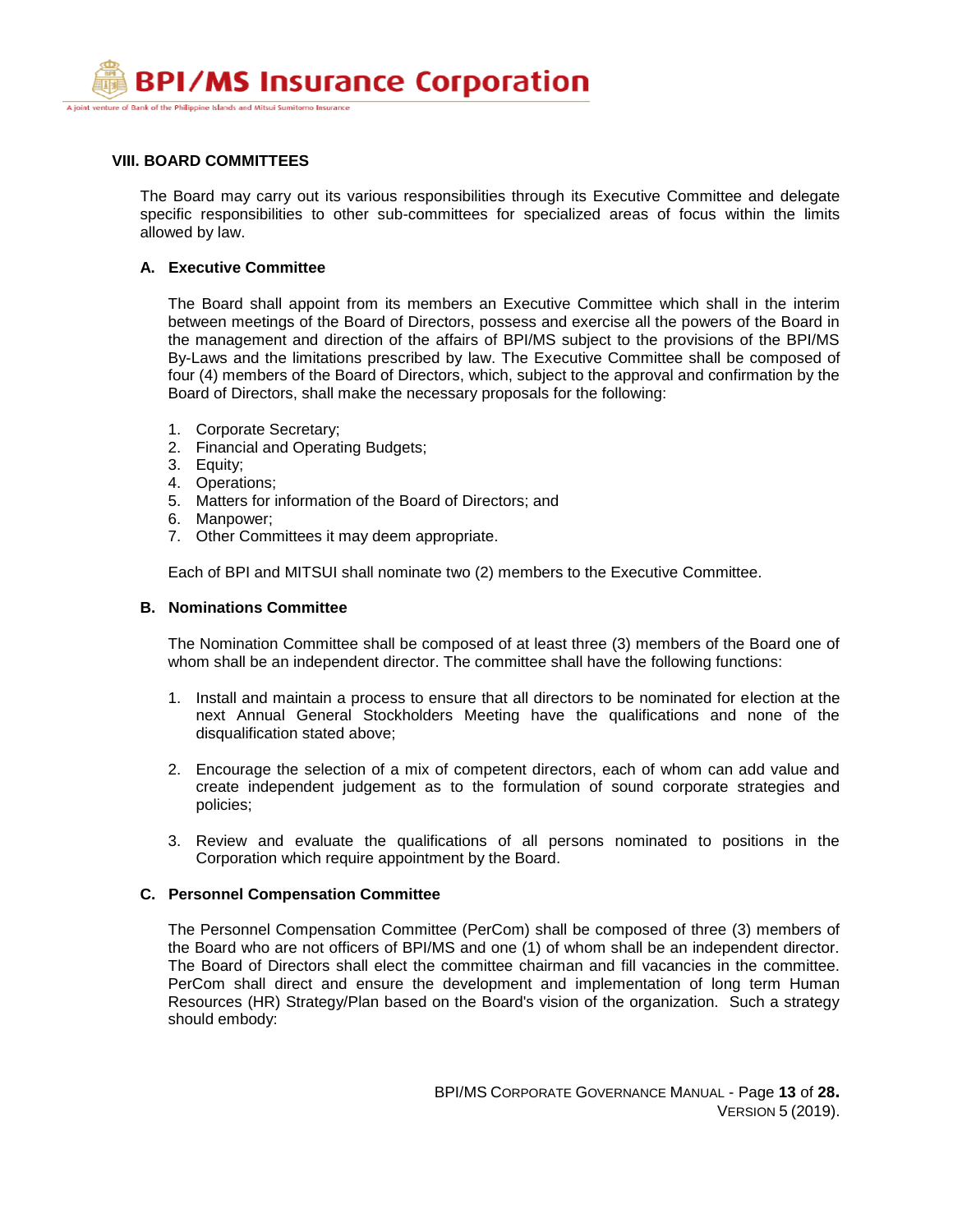#### A joint venture of Bank of the Philippine Islands and Mitsui Sumitomo Insurance

#### **1. The Organization's Values**

- a. EXCELLENCE BPI/MS believes that its corporate mission is to be the leading non-life insurance company in the Philippines in terms of professional competence, service quality, responsible corporate citizenry, and overall growth and stability.
- b. CUSTOMER SERVICE AND INTEGRITY BPI/MS also believes that it has a responsibility to manage the business for the maximum benefit of its customers while adopting the highest standard of integrity; to offer the widest possible range of financial services that is responsible to their needs; and to adopt an objective attitude towards change and innovation, ever mindful of improving service quality and operating efficiency.
- c. CONCERN FOR PEOPLE BPI/MS also believes that it has a responsibility to develop the potential of our employees to the fullest by providing an environment conducive to their personal and professional growth; and to foster a value system held in common' throughout the institution in order that we may all share a coherent sense of purpose and direction.
- d. TEAMWORK AND LOYALTY BPI/MS also believes that it has a responsibility to attain, over time and within exacting standards of prudent management, the highest possible return on the investment of our shareholders.

## **2. The Human Resources Philosophy and Policies**

- a. Human Resources Management is a line management responsibility
- b. Each job should be filled with the best qualified employee available
- c. Employees should be paid well and fairly
- d. Employees should be informed of matters that affect them
- e. BPI/MS through its parent company BPI, should maintain benefit plans that will assist the employee in providing for his economic security
- f. BPI/MS will provide training programs that will assist employees in learning to do their jobs better and to prepare for assignments of greater responsibility
- g. BPI/MS will provide safe and healthful working conditions
- h. BPI/MS should maintain healthy relations with employees

## **3. Compensation Philosophies and Guidelines**

BPI/MS aims to attract and retain highly qualified employees at all levels and in particular those whose performance is most critical to the Company's success. To attain this objective, the BPI/MS is willing to provide superior compensation for unique skills and superior performance.

**4. Recognition and Rewards Philosophies and Guidelines** 

BPI/MS CORPORATE GOVERNANCE MANUAL - Page **14** of **28.** VERSION 5 (2019).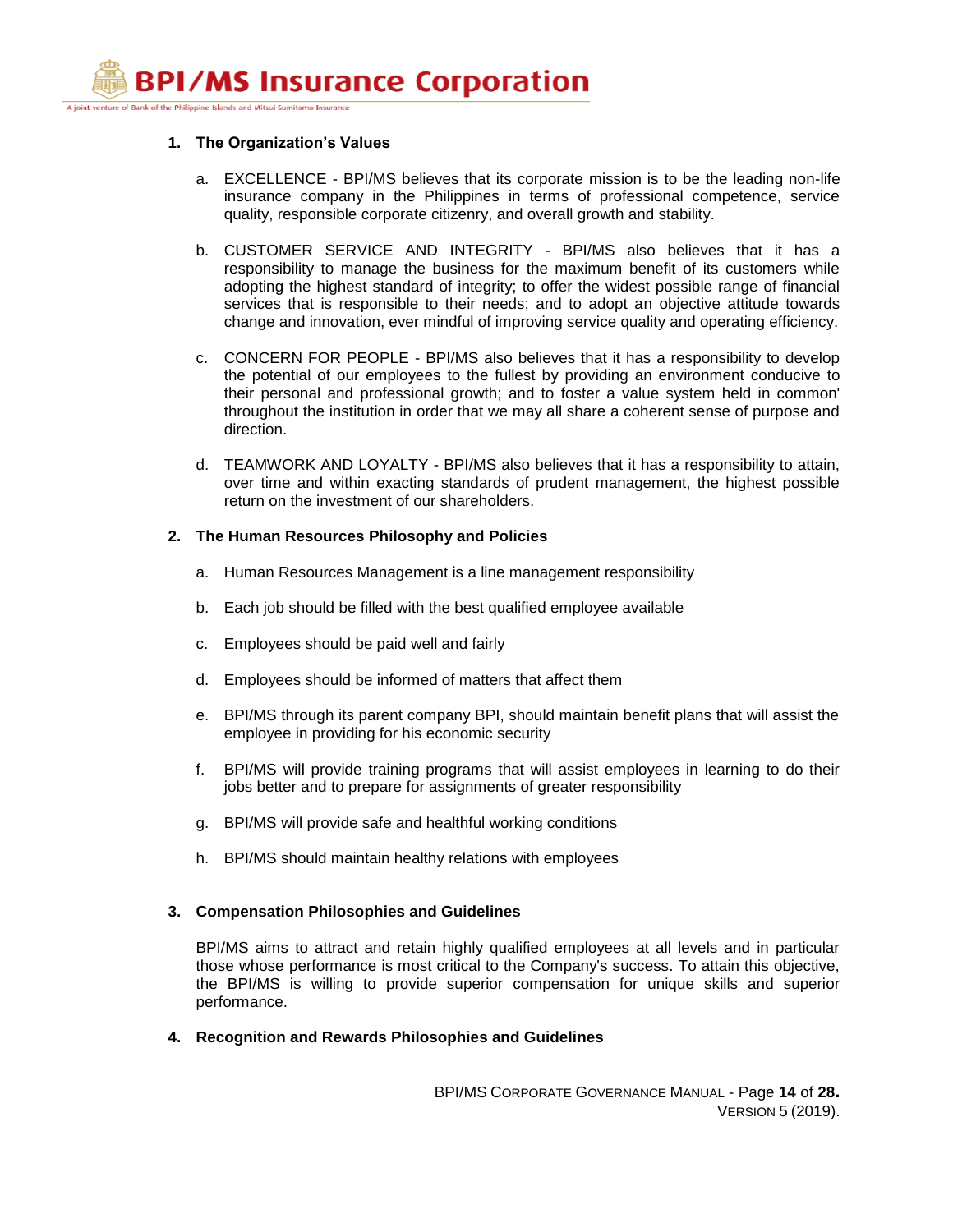> Performance is generally measured on the performance of the employee, the business unit, or the Company as a whole or using a combination of all as the executive's responsibilities may dictate. Factors include revenues, volume, earnings, earnings per share, return on equity, return on assets, capital strength, risk containment, corporate governance, customer satisfaction, adherence to corporate values, contributions both to operating unit and company-wide achievement.

## **5. Succession Development Plans for Critical Positions**

In consultation with the President/CEO, the PerCom reviews the talent development process within the company to ensure it is effectively managed. In consultation with the Board and the CEO, either the PerCom as a whole or a sub-committee thereof, shall, as part of the executive planning process, evaluate, and nominate potential successors to the CEO. It shall also initiate, require, and review reports as well as receive periodic feedback regarding the quality and status of the overall organizational morale and degree of job satisfaction within the company.

## **6. Duties and Responsibilities of Personnel Compensation Committee:**

- a. Annually review and approve corporate goals and objectives relevant to CEO compensation, the board of directors, senior management and key officers of the Company to enable the Company to attract and keep superior human talent in its fold.
- b. Annually review and approve base salary, incentive compensation for senior management, board of directors, and key officers and recommend appropriate remuneration package to the Board for approval
- c. Ensure the establishment, documentation through a formal manual, timely dissemination and proper implementation of personnel policies and guidelines covering: BPI/MS's Core Corporate Values Policies on Conflict of Interest, Information on Hiring and Training Programs, Salaries and Benefits, Performance Evaluation, Promotions, Career Advancement, Code of Conduct including sanctions on non-compliance with the code of conduct and/or management policies
- d. Review and approve recommendations for promotions to and from the rank of Assistant Vice President and up and submit to the Board for confirmation/approval
- e. Review and endorse proposals on Early Retirement Program as well as any severance payment or similar termination payments proposed to be made by BPI/MS to its officers and staff.
- f. Review the impact on compensation, the plans of mergers, spin-offs and other similar organizational or operating changes.
- g. Review together with the CEO, the talent development process within the BPI/MS. Senior management will provide the PerCom an annual report regarding its talent and performance review process for key officers and other high potential individuals to ensure that there is a sufficient pool of qualified internal candidates to fill senior and leadership positions and to identify opportunities, performance gaps and next steps as part of the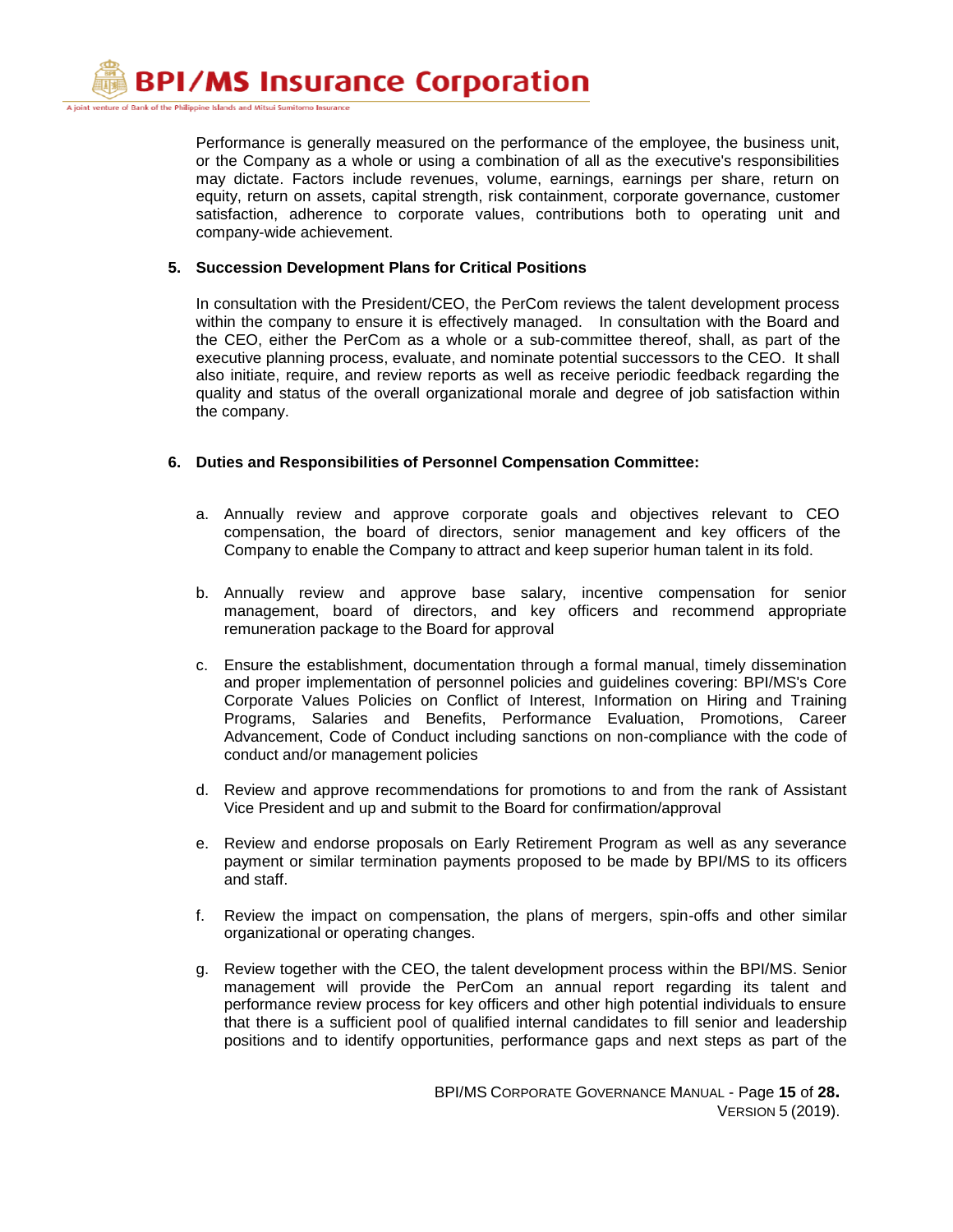

Company's executive succession planning and development process, all of which shall be reviewed with the PerCom.

- h. Review of Personnel Handbook.
- i. Perform an annual review of PerCom's performance and periodically assess the adequacy of its charter and recommend changes to the Board, as needed.
- j. Exercise such powers and duties as may from time to time be delegated by the Board to the PerCom.

#### **D. Audit Committee**

The Audit Committee shall be composed of at least three (3) members of the Board, two (2) of whom shall be independent directors, including the Chairman preferably with accounting, auditing or related financial management expertise or experience. The Audit Committee shall monitor and evaluate the adequacy and effectiveness of the company's internal control system. It shall provide oversight on the overall management of operating risks, financial reporting and control, internal audit department and external auditors, quality of compliance with the Corporate Governance Manual and reviews conducted by the Insurance Commission.

#### **1. Authority of the Audit Committee**

The Committee is empowered by the Board to:

- a. Investigate any matter within its terms of reference
- b. Seek any information it requires from employees, all of whom are directed to fully cooperate with the Committee's requests
- c. Obtain assurances, and when appropriate, reports from officers, external auditors, or outside counsel
- d. Invite any director or executive officer to attend its meetings
- e. Secure adequate resources to enable it to effectively discharge its functions
- f. Provide oversight over the Audit Committees of subsidiaries.

## **2. Duties and Responsibilities**

#### **a. General Procedures**

- 1) Review and reassess adequacy of Audit Committee Charter at least annually
- 2) Undertake an annual evaluation assessing its performance with respect to its purposes and its duties and tasks set forth in the Audit Committee Charter, with such evaluation being reported to the Board of Directors
- 3) Ensure that a review of the effectiveness of the Company's internal controls, including financial, operational and compliance controls, and risk management, is conducted at least annually
- **b. Internal Audit**

BPI/MS CORPORATE GOVERNANCE MANUAL - Page **16** of **28.** VERSION 5 (2019).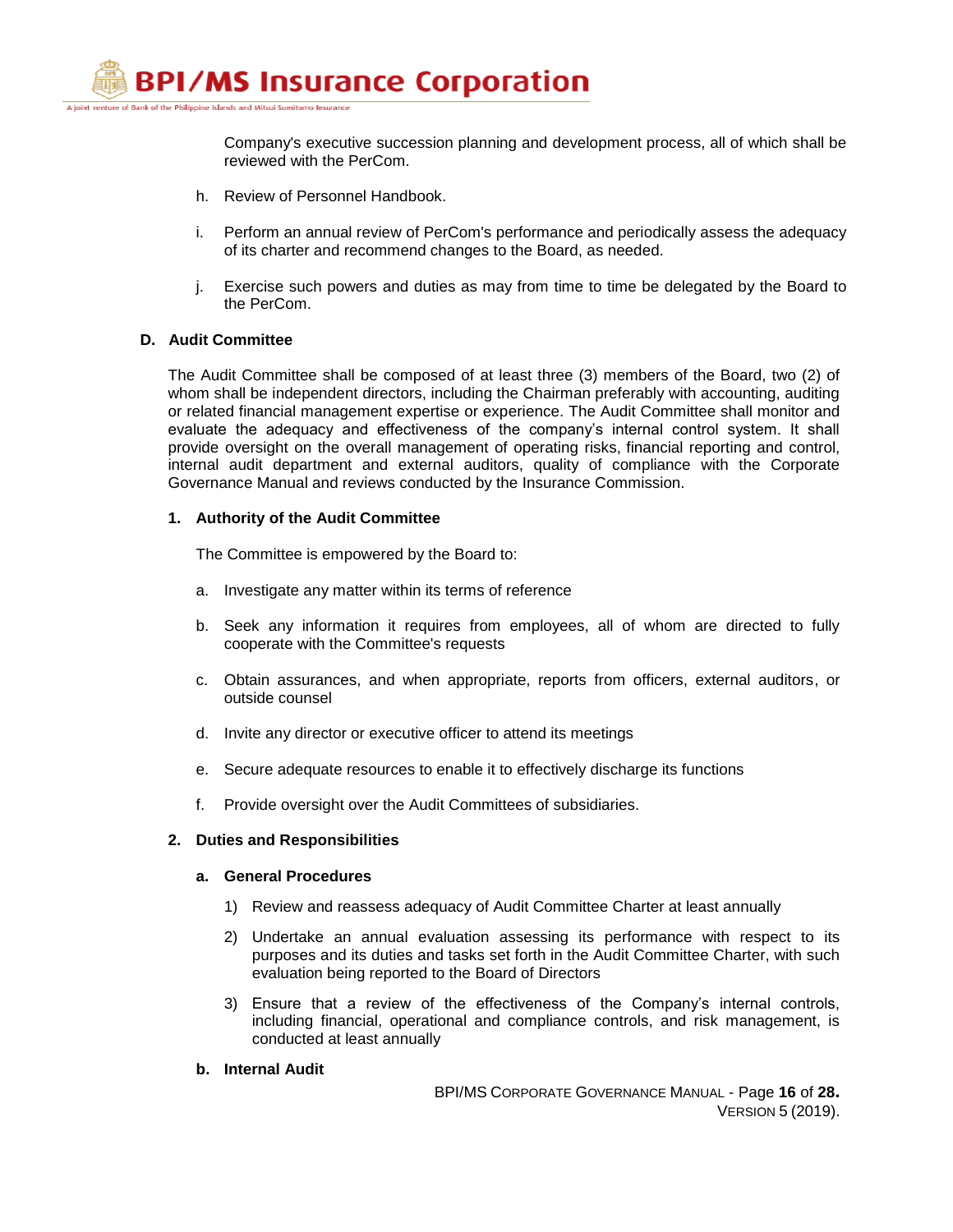

- 1) Approve and periodically review the Internal Audit Charter
- 2) Oversee the appointment and formally evaluate the performance of the Chief Internal Auditor, who shall report directly to the Audit Committee, including his/her replacement, reassignment, or dismissal
- 3) Review the internal audit function including its independence and the authority of its reporting relationships
- 4) Review and approve the annual internal audit risk assessment and plan and any significant changes to the internal audit plan
- 5) Review at the end of calendar year the implementation of the approved internal audit plan
- 6) Review the final audit reports prepared by the Internal Audit for matters deemed significant by the Chief Internal Auditor and management's response to such reports
- 7) Ensure that internal auditors have free and full access to all the Company's records, properties and personnel relevant to and required by its function and that the Internal Audit shall be free from interference in determining its scope, performing its work and communicating its results.

#### **c. External Audit**

- 1) Appoint an IC-accredited external auditor for the purpose of preparing or issuing an audit report or related work.
- 2) Assess the external auditor's effectiveness, independence and objectivity, ensuring that key partners are rotated at appropriate intervals; and remove the external auditors if circumstances warrant. The Committee shall oversee the resolution of disagreements between management and the external auditors in the event that they arise
- 3) Review with the internal auditor the scope of the proposed external audit for the current calendar year, considering the coordination of internal and external audit procedures to promote an effective use of resources and ensure a complete but nonredundant audit
- 4) Approve all audit and non-audit services to be provided by the external auditor to the Company and its subsidiaries
- 5) Review with the external auditor any problems or difficulties encountered and management's response; review the external auditor's attestation and report on management's internal control report, and hold timely discussions with the external auditors regarding the following:
	- a) all critical accounting policies and practices;
	- BPI/MS CORPORATE GOVERNANCE MANUAL Page **17** of **28.** VERSION 5 (2019). b) all alternative treatments of financial information must be based on Philippine Financial Reporting Standards (PFRS), as approved by the Accounting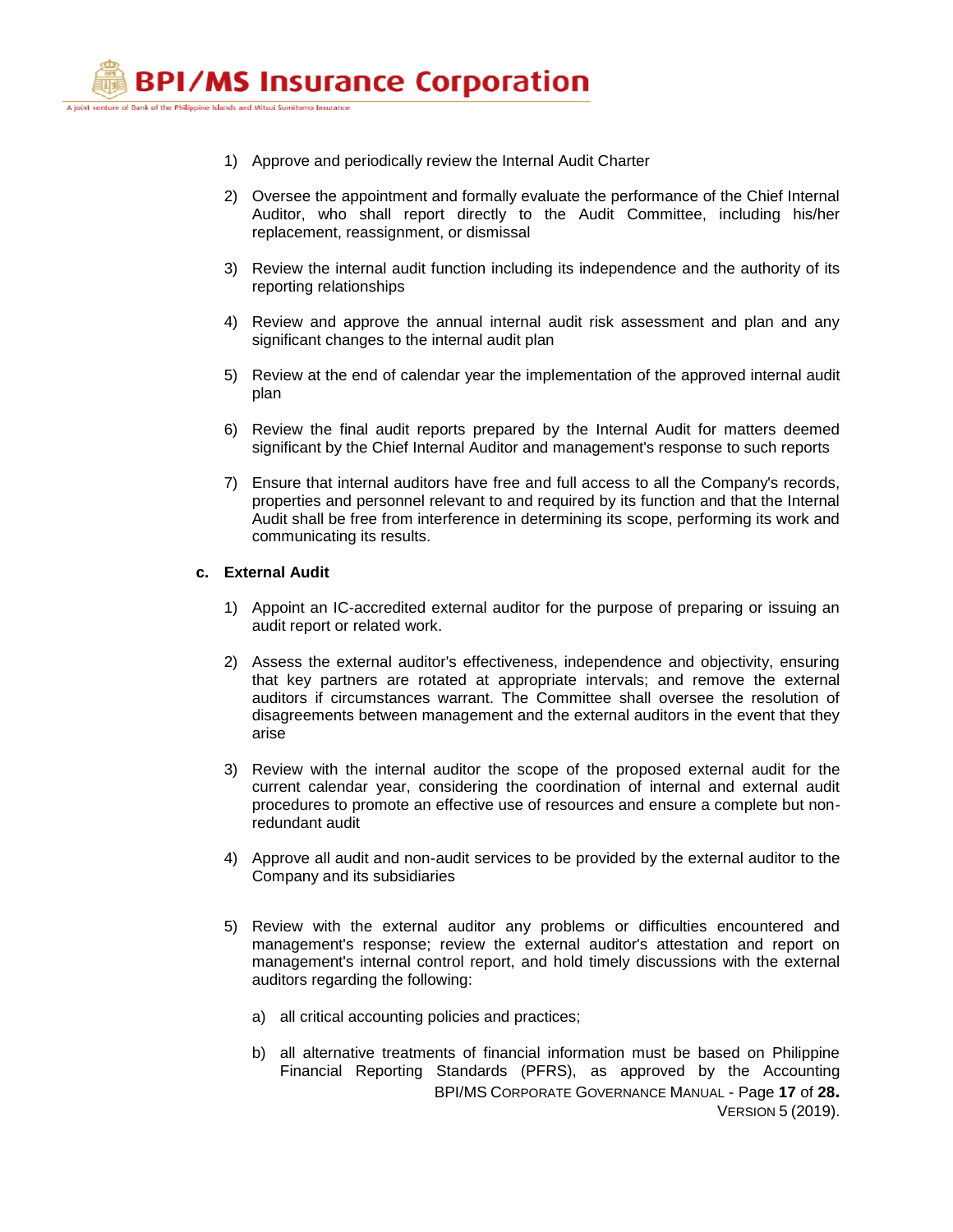> Standards Council that have been discussed with management, implications of the use of such alternative disclosures and treatments, and the treatment preferred by the external auditor.

- c) other material written communications between the external auditor and management including, but not limited to, the management letter and schedule of unadjusted differences; and
- d) an analysis of the auditor's judgment as to the quality of the BPI/MS's accounting principles, setting forth significant reporting issues and judgments made in connection with the preparation of the financial statements
- 6) Receive and review reports of external auditors, including reports of regulatory agencies, and ensure that management is taking appropriate corrective actions in a timely manner in addressing control and compliance functions with regulatory agencies.

## **d. Financial Statements and Disclosure Matters**

- 1) Review and discuss with management the quarterly and half-year financial reports, and with the external auditor the annual financial statements, before submission to the Board, focusing on changes in accounting policies and practices, major judgmental areas, significant adjustments resulting from the audit, going concern assumptions, compliance with accounting standards, and compliance with tax and legal requirements;
- 2) Discuss with management and the external auditor significant financial reporting issues and judgments made in connection with the preparation of the BPI/MS's financial statements, including any significant changes in the BPI/MS's selection or application of accounting principles, any major issues as to the adequacy of the BPI/MS's internal controls and any special steps adopted in light of material control deficiencies.

## **e. Controls**

- 1) Discuss with management the Company's major financial risk exposures and the steps management has taken to monitor and control such exposures, including the Company's risk assessment and risk management policies and control and governance processes
- 2) Review with management the effect of regulatory and accounting initiatives, as well as off-balance sheet structures, on the financial statements of the Company.
- 3) Oversee the quality of compliance by operating management in their performance of the following tasks;
	- a) employing the proper documentation to ensure enforceability of rights and contracts
	- b) employing appropriate technology and operating hardware and software systems to ensure the proper recording, storage, retrieval and analysis of transaction data;

BPI/MS CORPORATE GOVERNANCE MANUAL - Page **18** of **28.** VERSION 5 (2019).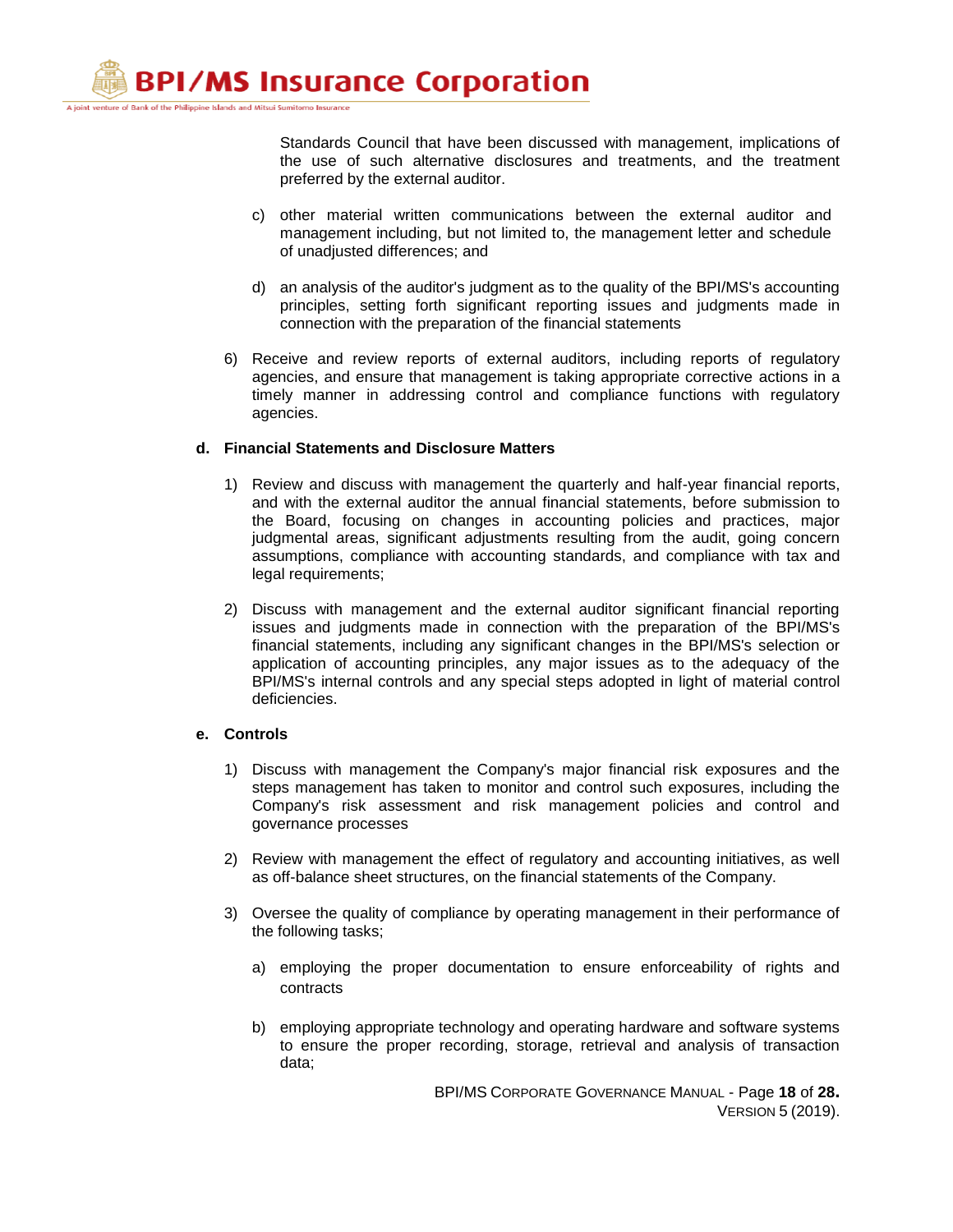A joint venture of Bank of the Philippine Islands and Mitsui Sumitomo Insurance

- c) installing the appropriate control mechanisms, systems and processes (e.g., policy manuals, risk measurement and control systems, performance reports, internal audit programs, reviews, and reports, external audit program and reports, etc.) to ensure the identity and authority of counterparties, the validity and integrity of transactions and data, and the competent management of risks;
	- i. ensuring the preparation of contingency plans to ensure business continuity in the event of any major crisis;
	- ii. ensuring the alignment of financial accounting, measurement, reporting and auditing methodologies and practices with international standards and best practices;
	- iii. ensuring full compliance with the law and regulations and the specific requirements of the IC, SEC, AMLC and other regulatory bodies, here applicable.
- d) Elevate to international standards the accounting processes, practices and methodologies, and develop the following:
	- i. definitive timetable within which the accounting system of BPI/MS and its subsidiaries will be compliant with the IAS;
	- ii. an accountability statement that will specifically identify officers and/or personnel directly responsible for the accomplishment of such task.
- e) Ensure sound operation of a transparent financial management system that will ensure the integrity of internal control activities throughout BPI/MS through procedures and policies and handbook that will be used by the entire organization;
- f) Oversee the compliance with quality management standards, i.e. ISO 9001:2008.

The Internal Audit Division of BPI shall support the Audit Committee in the rendition of its function.

The Committee shall consist of at least three (3) members of the Board of Directors, two (2) of whom shall be independent directors. All members of the Committee shall be appointed and replaced by the Board of Directors who shall designate one (1) member of the Committee as Chair. The Committee may create subcommittees when necessary provided that such subcommittees shall be composed only of Committee members. All actions taken by the subcommittees shall be reported to the Committee and subject to ratification by the Committee.

#### **IX. RISK MANAGEMENT**

The BPI/MS Risk Management Committee (RMC), shall oversee and manage BPI/MS's exposures to risks. The committee shall nurture a culture of risk across the entity and shall implement and oversee the enterprise risk management program to assist the Board in fulfilling its corporate governance responsibilities relating to the management of risks.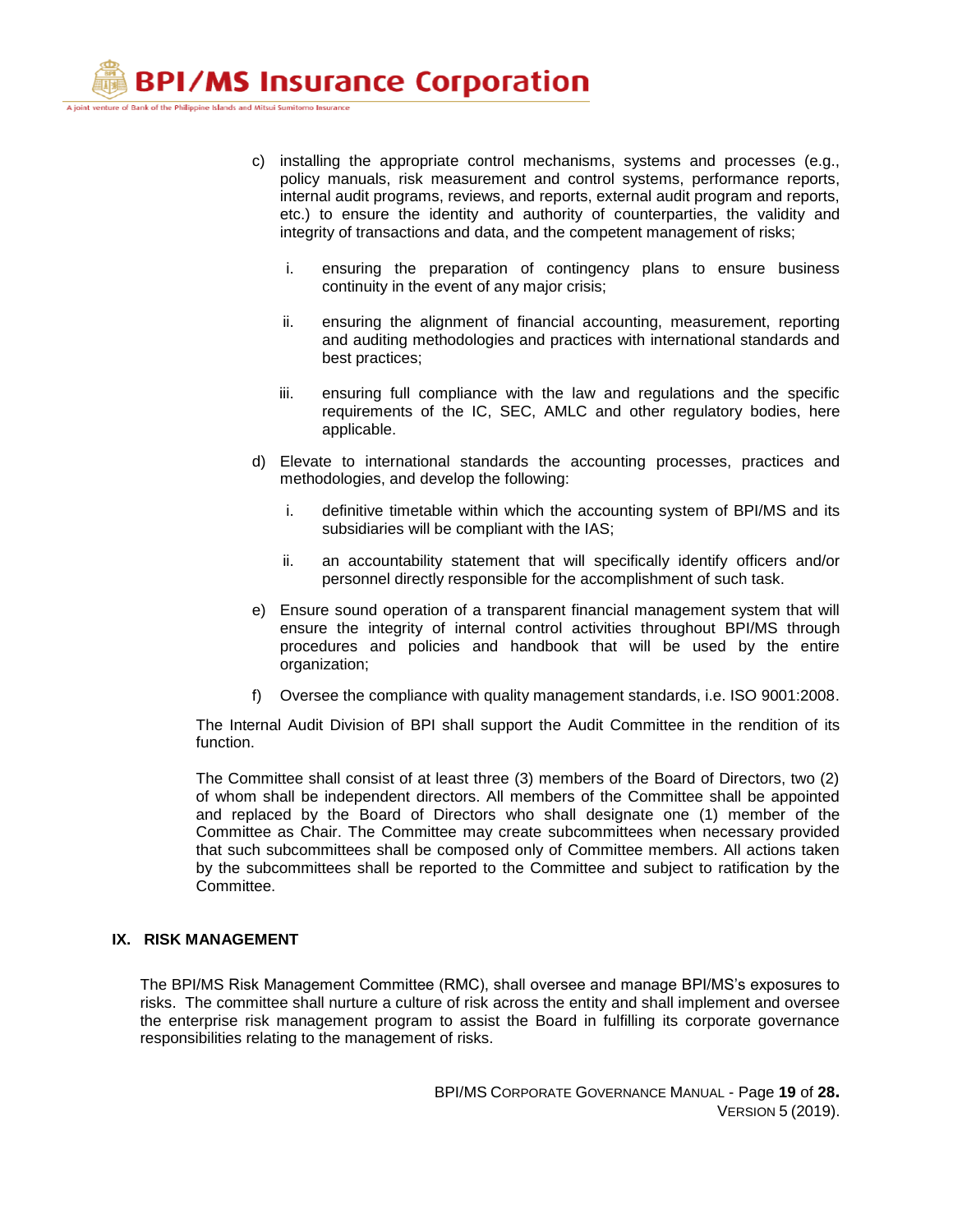A joint venture of Bank of the Philippine Islands and Mitsui Sumitomo Insurance

## **A. Authority of Risk Management Committee**

- 1. Form sub-committees and delegate its risk management functions to sub-committees or line management as may be deemed necessary
- 2. Require / receive reports from the management committees and personnel that are necessary to monitor and assess capital adequacy and risk exposures and their implications
- 3. Recommend to the Board capital management and risk management policies

## **B. Duties and Responsibilities (may be delegated to the appropriate sub-committee or line management.)**

- 1. Develop, implement and oversee the risk management program
- 2. Identify and assess risk exposures.
- 3. Perform other functions as may be mandated by the Board relating to the management of the entity's capital and risks covering credit, market, operating, reputational, strategic and other risks.

## **X. OPERATING MANAGEMENT**

The responsibility of managing BPI/MS and implementing all major business strategies rests on the President and Chief Executive Officer who is in turn supported by his Senior Management Team.

Operating management is guided by specific objectives and deliverables that are pre-defined through a formal planning and budgeting process. These objectives must be supported with a well-defined set of operating policies and procedures to ensure accuracy of reports**,** integrity, fairness & transparency, customer satisfaction, efficiency, and management accountability in the conduct of business.

In addition, specific management committees addressing key risks like underwriting, reinsurance, financial markets and liquidity, operations, support operating management to ensure that all major risks are identified, measured, controlled through the imposition of appropriate limits. These management committees include: a) Underwriting Committee; b) Claims Committee; c) Bid Committee; d) Bonds Committee; and e) Compliance and Risk Management Committee.

Operating management, in turn, is subjected to a formal performance evaluation system that administers rewards and compensation adjustments based on the attainment of business objectives.

## **XI. EXECUTIVE OFFICERS OF BPI/MS**

The Executive Officers of BPI/MS are the Chairman, the President and Chief Executive Officer, the Treasurer, Corporate Secretary. The Executive Officers shall be appointed by the Board of Directors. In addition, the Board of Directors shall appoint (from time to time) such other senior officers as provided for in the BPI/MS By-Laws.

## **A. CHAIRMAN OF THE BOARD**

The Chairman of the Board shall, when present, preside at all meetings of the Board and shall render advice and counsel to the President. He shall:

> BPI/MS CORPORATE GOVERNANCE MANUAL - Page **20** of **28.** VERSION 5 (2019).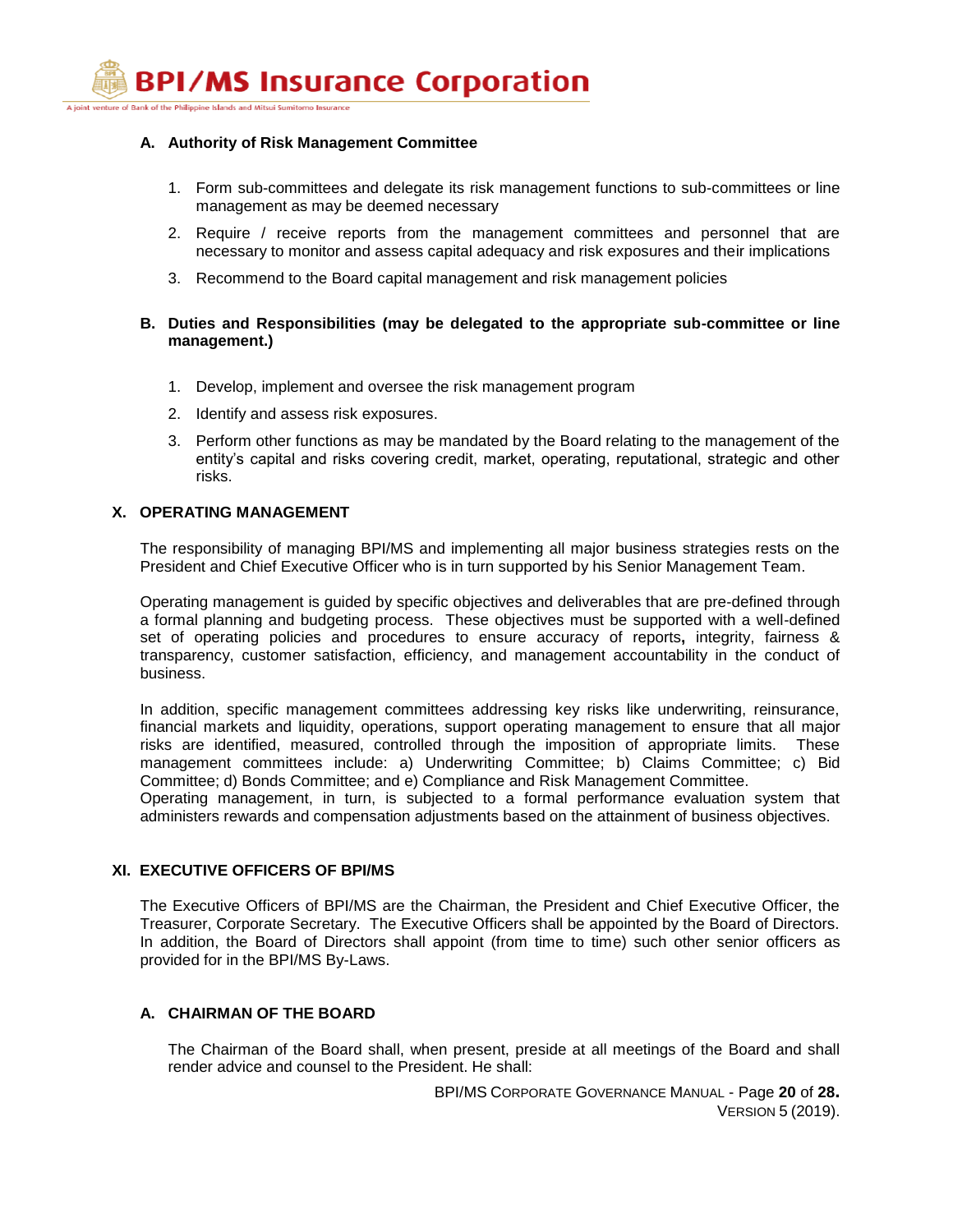- 1. Ensure that the meetings of the Board are held in accordance with the By-Laws of the **Company** or as the Chairman may deem necessary;
- 2. Supervise the preparation of the agenda of the meeting in coordination with the Corporate Secretary, taking into consideration the suggestions of the CEO, Management and the directors;
- 3. Maintain qualitative and timely lines of communication and information between the Board and Management;
- 4. Exercise control over quality, quantity and timeliness of the flow of information between Management and the Board; and
- 5. Assist in ensuring compliance with the Company's guidelines on corporate governance.

The Chairman shall have such other responsibilities as the Board of Directors may impose upon him.

## **B. PRESIDENT/CEO**

Minimum internal control mechanisms for management's operational responsibility shall center on the President/CEO, being ultimately accountable for the Corporation's organizational and procedural controls. In addition to the duties imposed on the President/CEO by the Board of directors, the President shall:

- 1. Have general supervision of the business, affairs, and property of the Corporation, and over its employees and officers;
- 2. See that all orders and resolutions of the Board of Directors are carried into effect;
- 3. Submit to the Board as soon as possible after the close of each fiscal year, and to the stockholders at the annual meeting, a complete report of the operations of BPI/MS for the preceding year, and the state of its affairs;
- 4. Report to the Board from time to time all matters within its knowledge which the interest of BPI/MS may require to be brought to their notice.

The President / CEO shall have such other responsibilities as the Board of Directors may impose upon him.

## **C. TREASURER**

The Treasurer shall have charge of the funds, securities, receipts and disbursements of BPI/MS. He shall have the following functions:

- 1. Deposit or cause to be deposited all moneys and other valuable effects in the name and to the credit of BPI/MS in such banks or trust companies or with such bankers or other depositories as the Board may from time to time designate;
- 2. Regularly and at least every quarter render to the President or to the Board an account of the fund condition of BPI/MS and of all his transactions as such;

BPI/MS CORPORATE GOVERNANCE MANUAL - Page **21** of **28.** VERSION 5 (2019).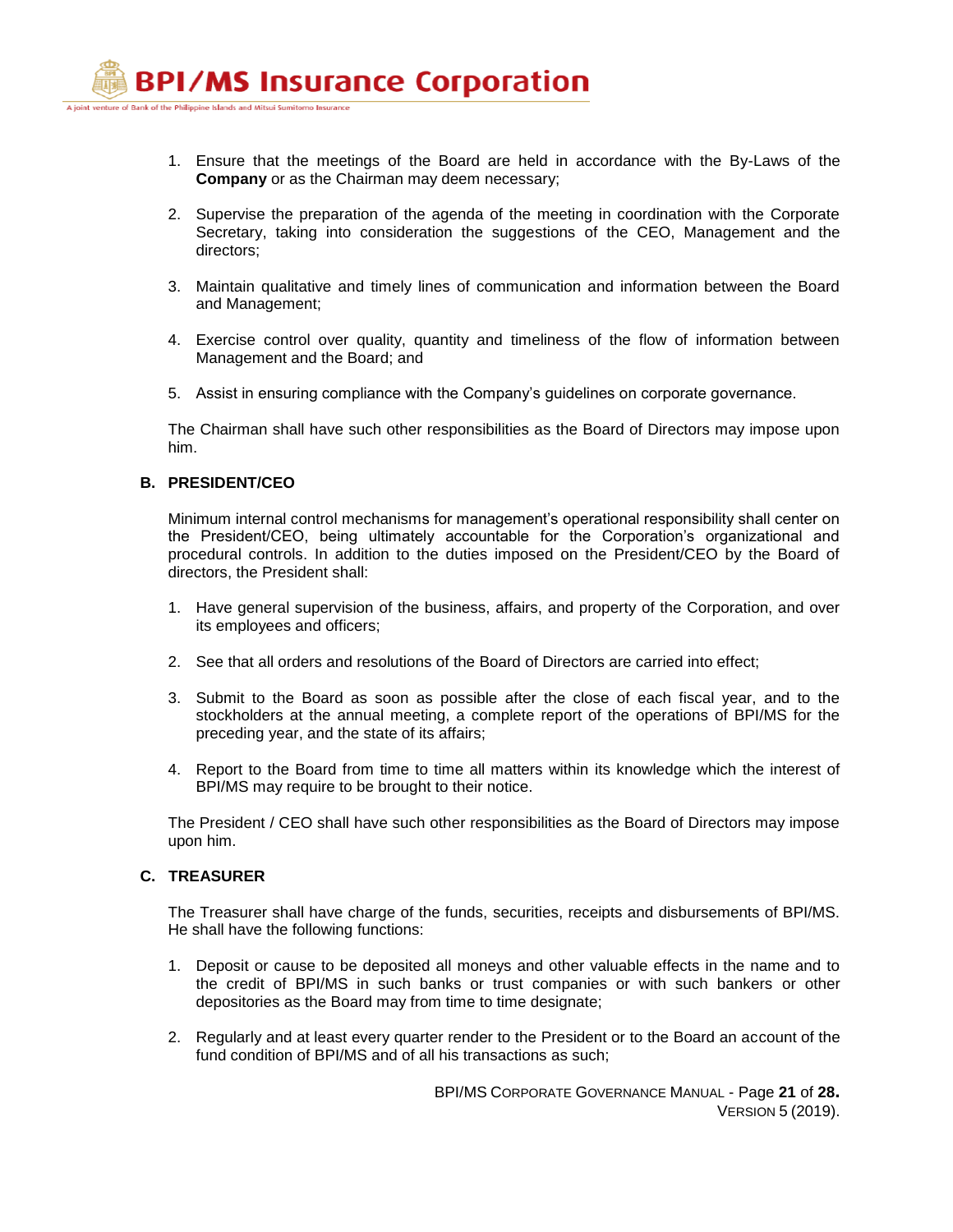

- 3. Ensure funds availability on a timely basis and at the most economical means;
- 4. Optimize yields in temporary excess funds;
- 5. Provide relevant and timely capital market information;
- 6. Ensure appropriate coverage and management of risk to resources.

The Treasurer shall have such other responsibilities as the Board of Directors may impose upon him.

#### **D. CORPORATE SECRETARY**

The Corporate Secretary shall be a resident and citizen of the Philippines. His loyalty to the mission, vision and specific business objectives of BPI/MS comes with his duties. Considering his varied functions and responsibilities, he must possess organizational and interpersonal skills, and the legal skills of a chief legal officer. He must also have some financial and accounting knowledge.

The Corporate Secretary shall have the following functions:

- 1. Serve as an adviser to the directors on their responsibilities and obligations;
- 2. Keep the minutes of meetings of the stockholders, the Board of Directors, the Executive Committee, and all other committees in a book or books kept for that purpose, and shall furnish copies thereof to the Chairman, the President and other members of the Board as appropriate;
- 3. Have charge of the stock certificate book and such other books and papers as the Board may direct;
- 4. Attend to the giving and serving of notices of Board and shareholder meetings;
- 5. Be fully informed and be part of the scheduling process of other activities of the Board;
- 6. Prepare an annual schedule of board meetings and the regular agendas of meetings, and put the Board on notice of such agenda at every meeting;
- 7. Oversee the adequate flow of information to the Board prior to meetings;

The Corporate Secretary shall have such other responsibilities as the Board of Directors may impose upon him.

The Board shall have separate and independent access to the Corporate Secretary.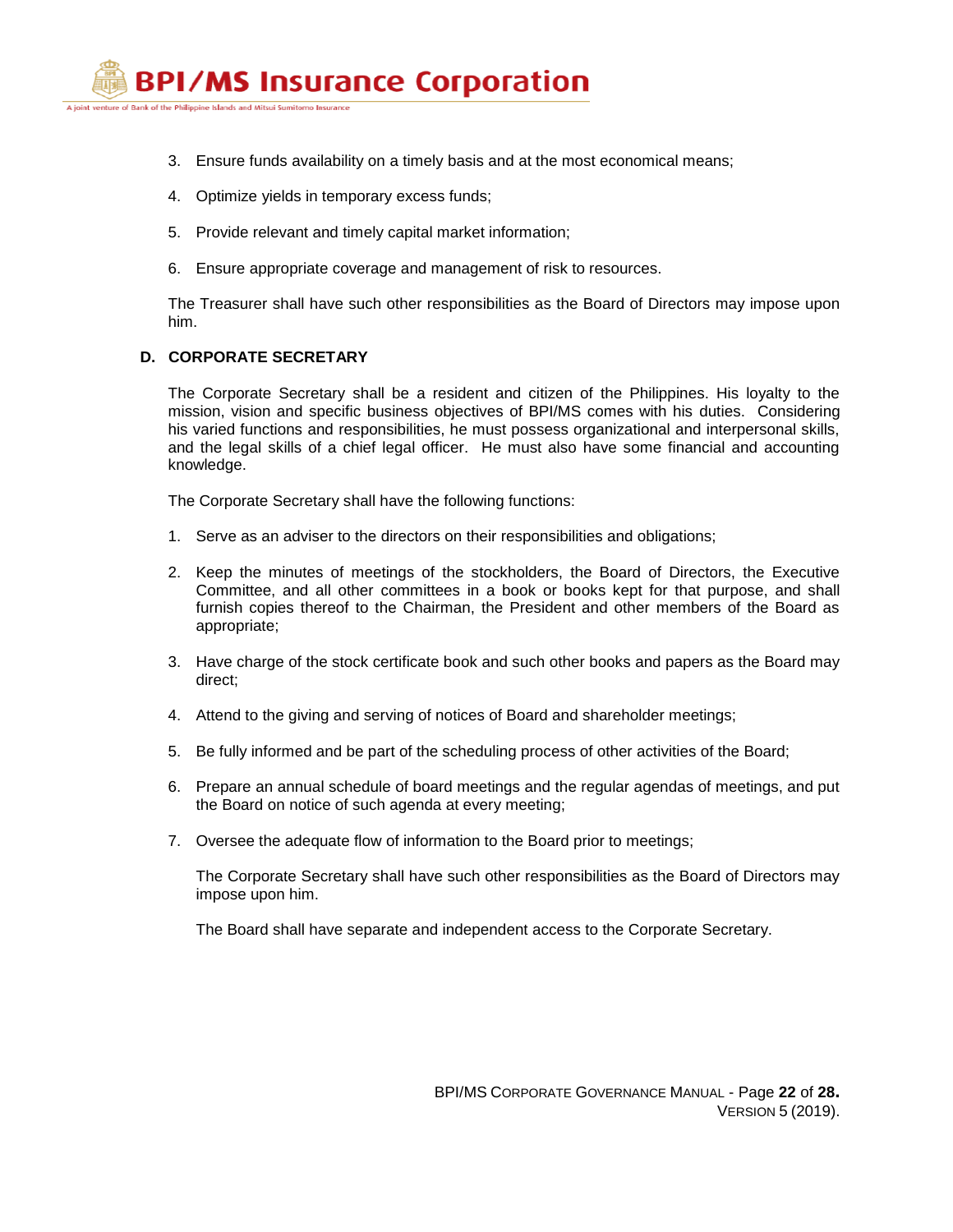## **XII. OTHER SENIOR OFFICERS**

## **A. Compliance Officer**

To ensure adherence to corporate principles and best practices, the Chairman of the Board shall designate a Compliance Officer who shall hold the position with the rank of at least a Vice President. The Compliance Officer shall have the following duties:

- 1. Monitor compliance with the provisions and requirements of this Manual;
- 2. Appear before the Insurance Commission upon summon on similar matters that may need to be clarified by the same;
- 3. Determine violation/s of the Manual and recommend penalty for violation thereof for further review and approval of the Board;
- 4. Issue an annual certification to the IC on the extent of BPI/MS's compliance with this Manual for the previous year, explaining the reason/s of the latter's deviation, if any, from the same;
- 5. Provide the Commission every 30<sup>th</sup> day of January the Certificate of Attendance of Directors in meetings of directors to be signed by the Corporate Secretary, and countersigned by the Chairperson of the Board of Directors. The said certification may be submitted with the BPI/MS's current report (SEC Form 17-1) or on a separate filing;
- 6. Identify, monitor and control compliance risks;
- 7. Determine violations of this Manual and create a system for according due notice, hearing, and due process for dealing with violations of the Manual;
- 8. Recommend the penalties for violations of the manual, for further review and approval of the Board.

The appointment of the Compliance Officer shall be immediately disclosed to IC. All correspondence relative to his function as such shall be addressed to said officer.

## **XIII. GOVERNANCE POLICY ON CONFLICT OF INTEREST**

The personal interest of directors and officers should never prevail over the interest of the Company. They are required to be loyal to the organization so much so that they may not directly or indirectly derive any personal profit or advantage by reason of their position in BPI/MS. They must promote the common interest of all shareholders and BPI/MS without regard to their own personal and selfish interest.

- A. A conflict of interest exists when a director or an officer of BPI/MS:
	- 1. Supplies or is attempting to supply goods or services to BPI/MS;
	- 2. Supplies or is attempting to supply goods, services or information to an entity in competition with BPI/MS;
	- 3. By virtue of his office, acquires or is attempting to acquire for himself a business opportunity which should belong to BPI/MS

BPI/MS CORPORATE GOVERNANCE MANUAL - Page **23** of **28.** VERSION 5 (2019).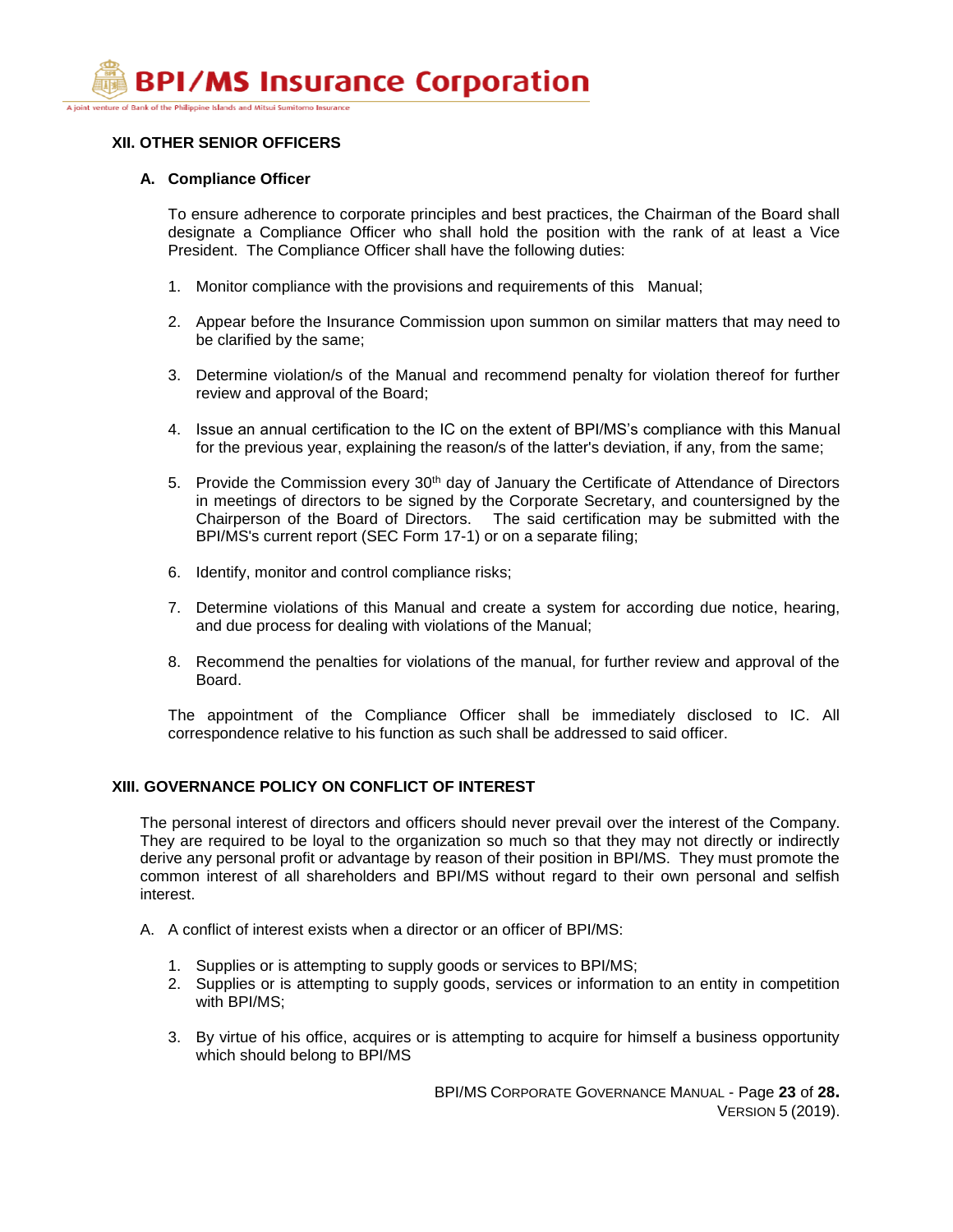

- 4. Is offered or receives consideration for delivering BPI/MS's business to a third party;
- 5. Is engaged or is attempting to engage in a business or activity which competes with or works contrary to the best interest of BPI/MS.
- B. If an actual or potential conflict of interest should arise on the part of directors, it should be fully disclosed and the concerned director should not participate in the decision making. A director who has a continuing conflict of interest of a material nature should either resign or, if the Board deems appropriate, be removed from the Board.
	- 1. A contract of BPI/MS with one or more of its directors or officers is voidable, at the option of BPI/MS, unless the following conditions are present:
		- a. The presence of such director in the board meeting in which the contract was approved was not necessary to constitute a quorum for such meeting;
		- b. The vote of such director was not necessary for the approval of the contract;
		- c. The contract is fair and reasonable under the circumstances;
		- d. In case of an officer, the contract has been previously approved by the Board of Directors.
	- 2. Where any of the first two conditions set forth in the preceding paragraph is absent, in the case of a contract with a director, such contract may be ratified by the vote of stockholders representing two-thirds (2/3) of the outstanding capital stock in a meeting called for that purpose; provided that full disclosure of the adverse interest of the director involved is made at such meeting; and provided further that the contract is fair and reasonable under the circumstances.
- C. Where a director, by virtue of his office, acquires for himself a business opportunity which should belong to BPI/MS, thereby obtaining profits to the prejudice of BPI/MS, the director must account to the latter for all such profits by refunding the same, unless his act has been ratified by a vote of the stockholders owning or representing at least two-thirds (2/3) of the outstanding capital stock. This provision shall be applicable notwithstanding the fact that the director risked his own funds in the venture.
- D. The foregoing is without prejudice to BPI/MS's existing Rules or Code of Conduct and Ethics for its officers, employees and staff.
- E. A Director or Officer shall not disclose, reveal, or share, by whatever means or method, to any person or entity, any information especially all vital and/or confidential information it has learned, obtained, or acquired in any manner by reason of, and in the course of performing the whole or any portion of his obligation and duties as Director or Officer of BPI/MS without the prior written consent of the Company.

## **XIV. COMMUNICATION AND INFORMATION**

#### **Management's Responsibilities for Information**

A. Management is primarily responsible to the Board for financial reporting and control, and to the extent, shall: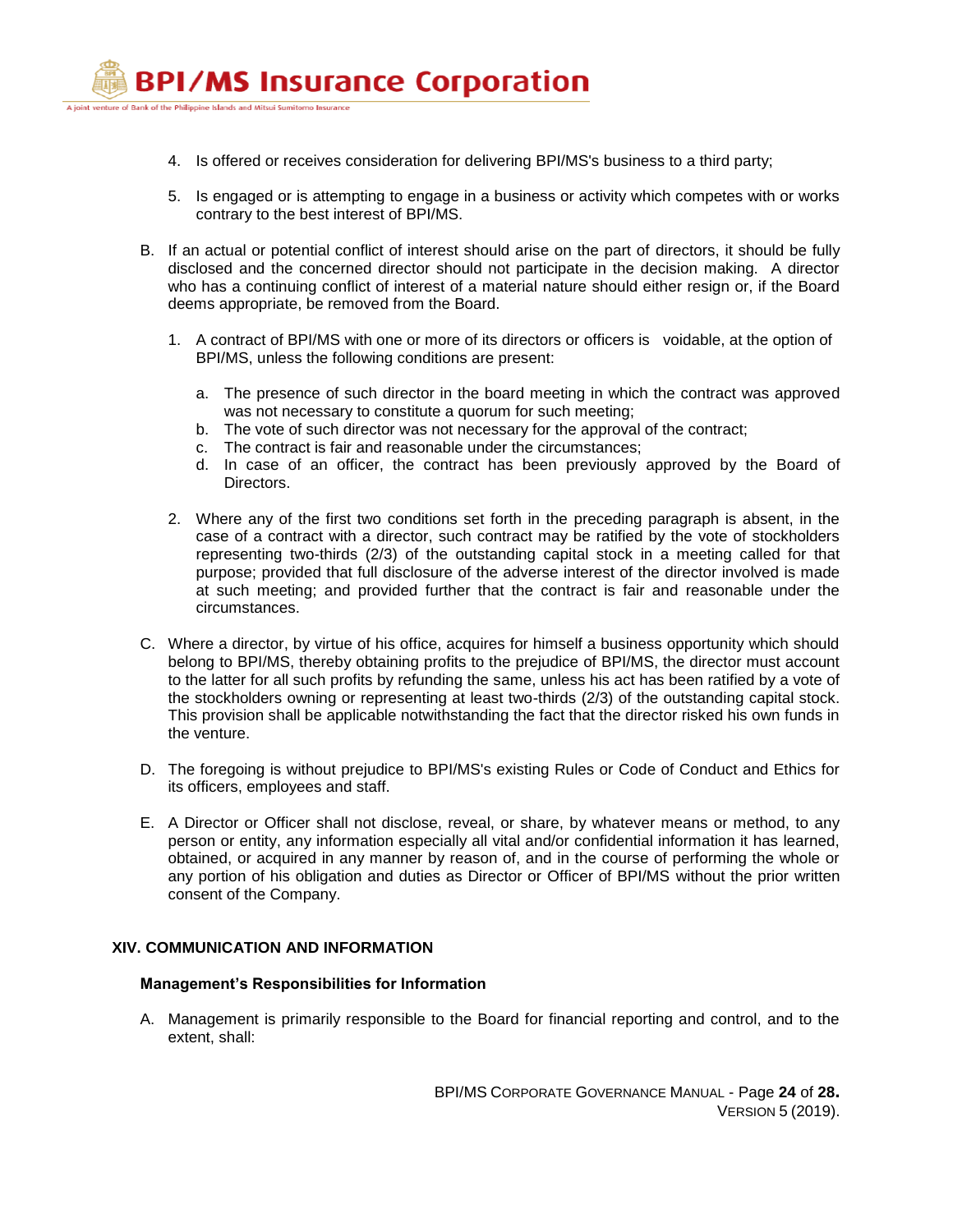A joint venture of Bank of the Philippine Islands and Mitsui Sumitomo Insurance

- 1. Present a balanced and understandable assessment of the BPI/MS's position and prospects. This extends to interim and other price-sensitive public reports and reports to regulators as well as to information required to be presented by statutory requirements;
- 2. Explain their responsibility for preparing the accounts, for which there should be a statement by the auditors about their reporting responsibilities;
- 3. Report that the business is a going concern, with supporting assumptions or qualifications, if necessary;
- 4. Maintain a sound system of internal control to safeguard stakeholders' investments and the BPI/MS's assets;
- 5. Based on the approved audit plans, scope and frequency of audits, ensure that internal audit examinations cover, at least, the evaluation of adequacy and effectiveness of controls encompassing the organization's governance, operations, information systems, to include reliability and integrity of financial and operational information, effectiveness and efficiency of operations, safeguarding of assets, and compliance with laws, rules, regulations, and contracts;
- 6. Require the Chief Audit Executive to render to the Audit Committee an annual report on the internal audit division's activity, purpose, authority, responsibility and performance relative to the audit plans and strategies approved by the audit Committee of the Board.
- 7. Such annual report should include significant risk exposures and control issues, corporate governance issues, and other matters needed or requested by the Board and senior management.
- B. Management shall be primarily responsible for the adequate flow of information to the Board. This information may include the background or explanatory information relating to matters to be brought before the Board, copies of disclosure statements and documents, budgets, forecasts and monthly internal financial statements. Any variance between projections and actual results should also be disclosed and explained by Management to the Board.

## **XV. REPORTS AND DISCLOSURES**

The Board shall commit at all times to fully disclose all material information about the company for the benefit of the stockholder.

## **XVI. STOCKHOLDER'S RIGHT AND PROTECTION OF MINORITY STOCKHOLDERS INTERESTS**

## **Shareholders' Rights**

The Board shall be committed to respect the following rights of stockholders:

## **A. Voting Rights**

1. Shareholders shall have the right to elect, remove and replace directors and vote on certain corporate acts in accordance with the Corporation Code.

> BPI/MS CORPORATE GOVERNANCE MANUAL - Page **25** of **28.** VERSION 5 (2019).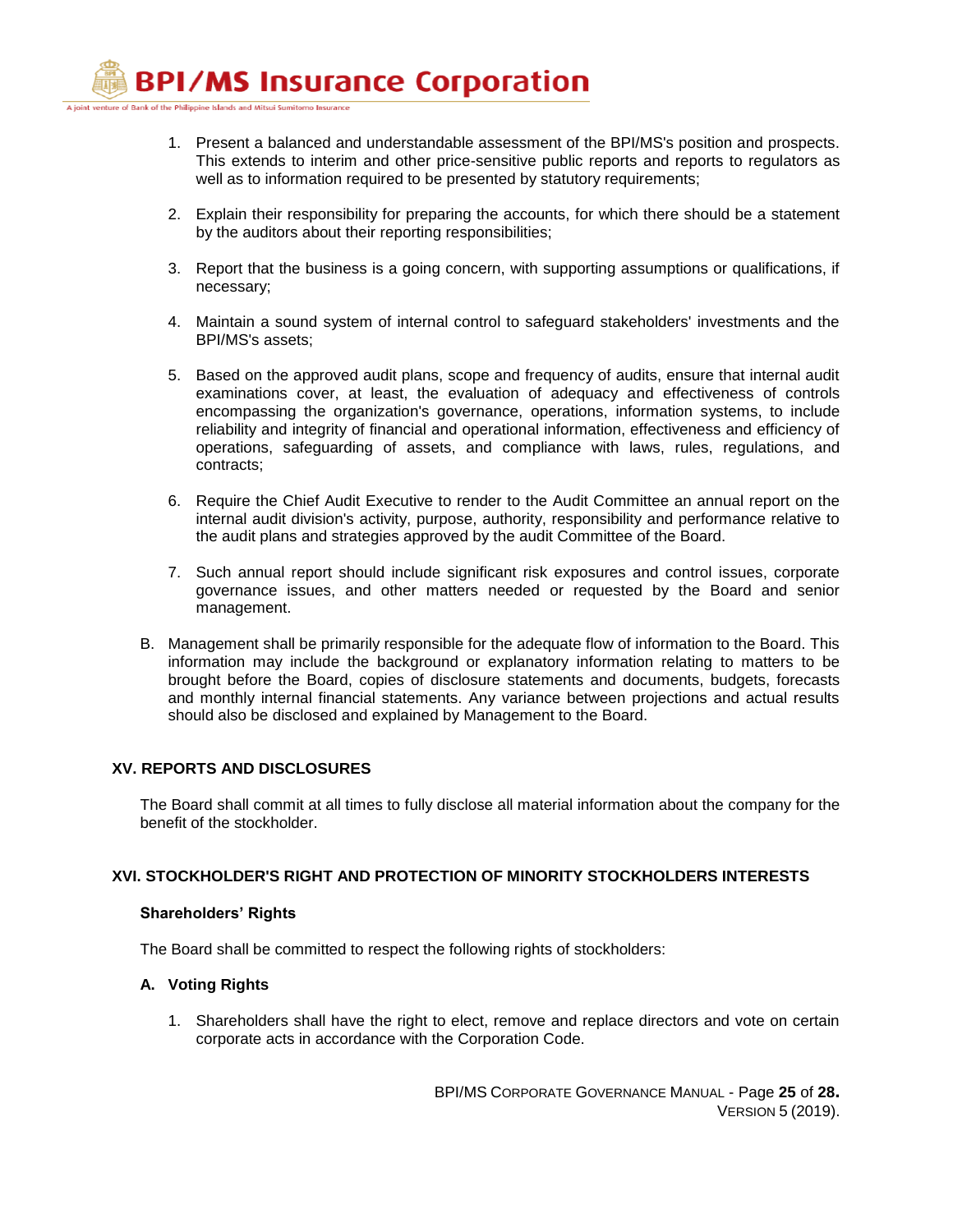A joint venture of Bank of the Philippine Islands and Mitsui Sumitomo Insurance

2. Cumulative voting shall be used in the election of directors. Directors may be removed with or without cause, but directors shall not be removed without cause if it will deny minority shareholders representation in the Board. Removal of directors requires an affirmative vote of two-thirds (2/3) of the outstanding capital of the BPI/MS.

## **B. Pre-emptive Rights**

All stockholders shall have pre-emptive rights, unless there is a specific denial of this right in the Articles of Incorporation or an amendment thereto. They shall have the right to subscribe to the capital stock of the BPI/MS. The Articles of Incorporation shall lay down the specific rights and powers of shareholders with respect to the particular shares they hold, all of which shall be protected by law so long as they shall not be in conflict with the Corporation Code.

## **C. Right of Inspection**

Shareholders shall be allowed to inspect corporate books and records including minutes of Board meetings and stock registries in accordance with the Corporation Code and shall be provided with an annual report, including financial statements.

## **D. Right to Information**

Upon request and for a legitimate purpose a shareholder shall be provided with periodic reports which disclose personal and professional information about the directors and officers and certain other matters such as their holdings of the BPI/MS's shares, dealings with the BPI/MS, relationships among directors and key officers, and the aggregate compensation of directors and officers. The Information Statement/Proxy Statements where these are stated must be distributed to the shareholders before annual general meetings and in the Registration Statement and Prospectus in case of registrations of share for public offering with the Commission.

The minority shareholders shall be granted the right to propose the holding of a meeting, and the right to propose items in the agenda of the meeting, provided the items are for legitimate business purposes.

In accordance with existing law and jurisprudence, minority shareholders shall have access to any and all information relating to matters for which the management is accountable for and to those relating to matters for which the management shall include such information and, if not included, then the minority shareholders shall be allowed to propose to include such matters in the agenda of stockholders' meeting provided always that this right of access is conditioned upon the requesting shareholder's having a legitimate purpose for such access.

## **E. Right to Dividends**

Stockholders have the right to receive dividends subject to the discretion of the Board. However, the Commission may direct BPI/MS to declare dividends when its retained earnings is in excess of 100% of its paid-in capital stock, except: a) when justified by definite corporate expansion projects or programs approved by the Board or b) when the BPI/MS is prohibited under any loan agreement with any financial institution or creditor, whether local or foreign, from declaring dividends without its consent, and such consent has not been secured; or c) when it can be clearly shown that such retention is necessary under special circumstances obtaining in the BPI/MS, such as when there is a need for a special reserve for probable contingencies.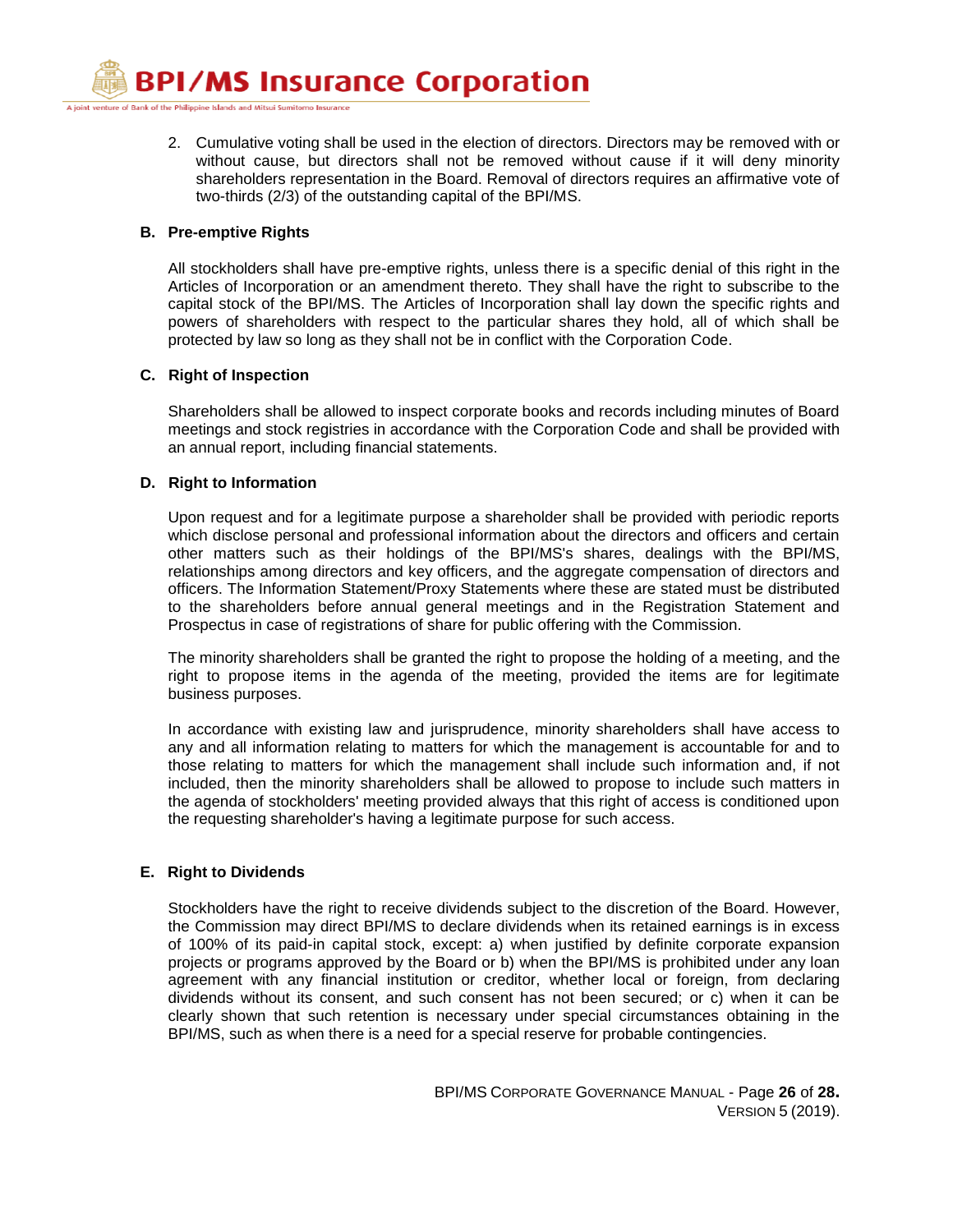A joint venture of Bank of the Philippine Islands and Mitsui Sumitomo Insurance

## **F. Appraisal Right**

In accordance with the Corporation Code, stockholders may exercise appraisal rights under the following circumstances:

- 1. In case any amendment to the articles of incorporation has the effect of changing or restricting the rights of any stockholders or class of shares, or of authorizing preferences in any respect superior to those of outstanding shares of any class, or of extending or shortening the term of corporate existence;
- 2. In case of sale, lease, exchange, transfer, mortgage, pledge or other disposition of all or substantially all of the corporate property and assets as provided in the Corporation Code; and
- 3. In case of merger or consolidation.

## **XVII. DUTY OF DIRECTORS TO PROMOTE STOCKHOLDERS RIGHTS**

It shall be the duty of the directors to promote stockholder rights, remove impediments to the exercise of stockholders' rights and provide effective redress for violation of their rights. They shall encourage the exercise of stockholders' voting rights and the solution of collective action problems through appropriate mechanisms. They shall be instrumental in removing excessive costs and other administrative or practical impediments to stockholders participating in meetings and/or voting in person.

#### **XVIII. COMPLIANCE SYSTEM**

The Compliance System of BPI/MS is basically a two-tiered system. The primary level is achieved through self-regulation within each work unit, department, division, group by consciously abiding by provisions of this Manual, adhering to stated company policies, and to BPI/MS's code of conduct.

The secondary level is conducted through the audit function which is performed by both the Internal Audit Division and the Compliance Officer as well as the external auditors appointed by the Board. The compliance review by internal auditors and external auditors, in turn, are reviewed and evaluated by the Audit Committee of the Board of Directors.

## **XIX. EXTERNAL AUDIT**

- A. The Board, through the Audit Committee, shall recommend to the stockholders a duly accredited external auditor who shall undertake an independent audit and shall provide an objective assurance on the way in which the financial statements shall have been prepared and presented.
- B. The External Auditor shall **–**
	- 1. Perform fair audits independently from BPI/MS, its management and controlling shareholders, so that shareholders and other users may maintain confidence in BPI/MS's accounting information;
	- 2. Check whether any fact conflicts with the audit results in the information disclosed regularly with the audited financial statements, and demand correction, if necessary;

BPI/MS CORPORATE GOVERNANCE MANUAL - Page **27** of **28.** VERSION 5 (2019).